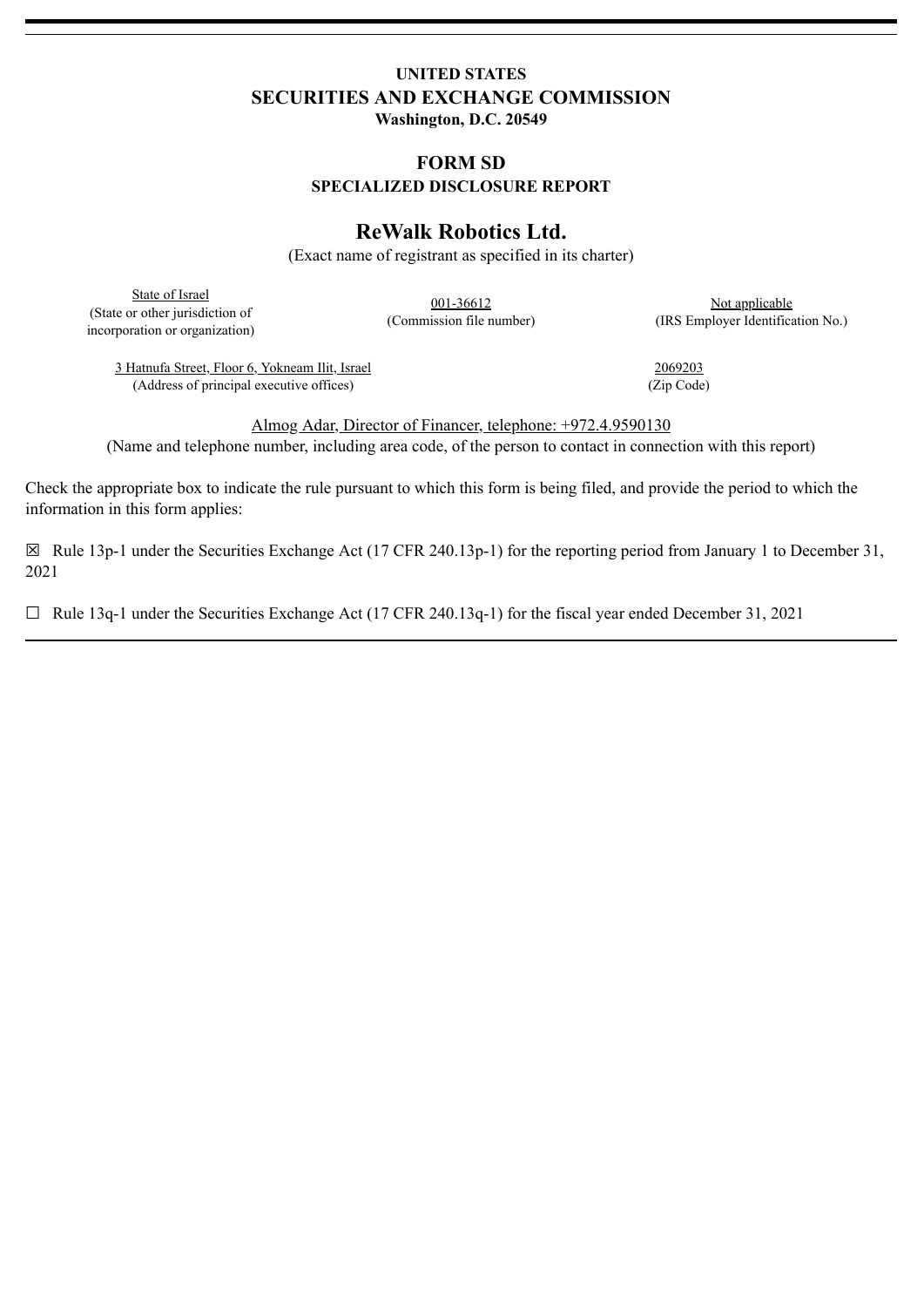#### **Section 1 - Conflict Minerals Disclosures**

## **Item 1.01 – Conflict Minerals Disclosure and Report**

#### *Introduction*

This Specialized Disclosure Form ("Form SD") of ReWalk Robotics Ltd. (the "Company," "we," or "us") is filed pursuant to Rule 13p-1 (the "Rule") promulgated under the Securities Exchange Act of 1934, as amended (the "1934 Act"), for the reporting period from January 1, 2021 to December 31, 2021.

The Rule requires disclosure of certain information when a company manufactures or contracts to manufacture products for which the minerals specified under the Rule are necessary to the functionality or production of those products. The specified minerals are gold, columbite-tantalite (coltan), cassiterite and wolframite, including their derivatives, which are limited to tantalum, tin and tungsten (collectively, the "Conflict Minerals" or "3TG"), that originated in the Democratic Republic of the Congo ("DRC") and certain adjoining countries (collectively with the DRC, the "Covered Countries"), unless the Secretary of State in the future determines that additional derivatives are financing conflict in the Covered Countries.

Per the Rule and the instructions to Form SD, the Company is required to conduct in good faith a reasonable country of origin inquiry regarding the Conflict Minerals that is reasonably designed to determine whether any of the Conflict Minerals originated in any of the Covered Countries, or are from "recycled" or "scrap sources" as defined in Form SD. Following the country of origin inquiry, the Company must exercise due diligence on the source and chain of custody of such Conflict Minerals if the Company knows or has reason to believe that those Conflict Minerals originated in any of the Covered Countries and knows or has reason to believe that they may not be entirely from recycled or scrap sources.

## *Conclusion Based on Reasonable Country of Origin Inquiry*

In accordance with the Rule, the Company has concluded in good faith that during the year ended December 31, 2021:

- Certain of the Company's operations manufactured, or contracted to manufacture, products (the "Covered Products") for which the Conflict Minerals are necessary to the functionality or production of those products.
- Based on the Company's good faith reasonable country of origin inquiry regarding the Conflict Minerals that were used in the Company's Covered Products in 2021, which was designed to determine whether any of the Conflict Minerals contained in the Company's Covered Products originated in any of the Covered Countries and whether any of the Conflict Minerals contained in the Covered Products are or may be from entirely recycled or scrap sources, the Company has reason to believe the following: (i) the Conflict Minerals contained in its Covered Products may have originated in one or more of the Covered Countries; and (ii) such Conflict Minerals may not be from entirely recycled or scrap sources.

On the basis of these conclusions, the Company proceeded to exercise due diligence with respect to the source and chain of custody of the Conflict Minerals contained in its Covered Products. The Conflict Minerals Report (the "CMR") describing the Company's due diligence efforts is attached as Exhibit 1.01 to this Form SD for the reporting period from January 1, 2021 to December 31, 2021. In accordance with applicable guidance from the Securities and Exchange Commission, the Company is not required to obtain an independent private sector audit of its CMR for the year ended December 31, 2021.

## *Conflict Minerals Disclosure*

A copy of the Company's CMR is filed as Exhibit 1.01 hereto and is publicly available on the "Corporate Governance" page in the "Investor Relations" section of the Company's website at https://ir.rewalk.com/charters-and-policies. Information contained on, or that can be accessed through, the Company's website does not constitute a part of this Form SD or the attached CMR and is not incorporated by reference herein.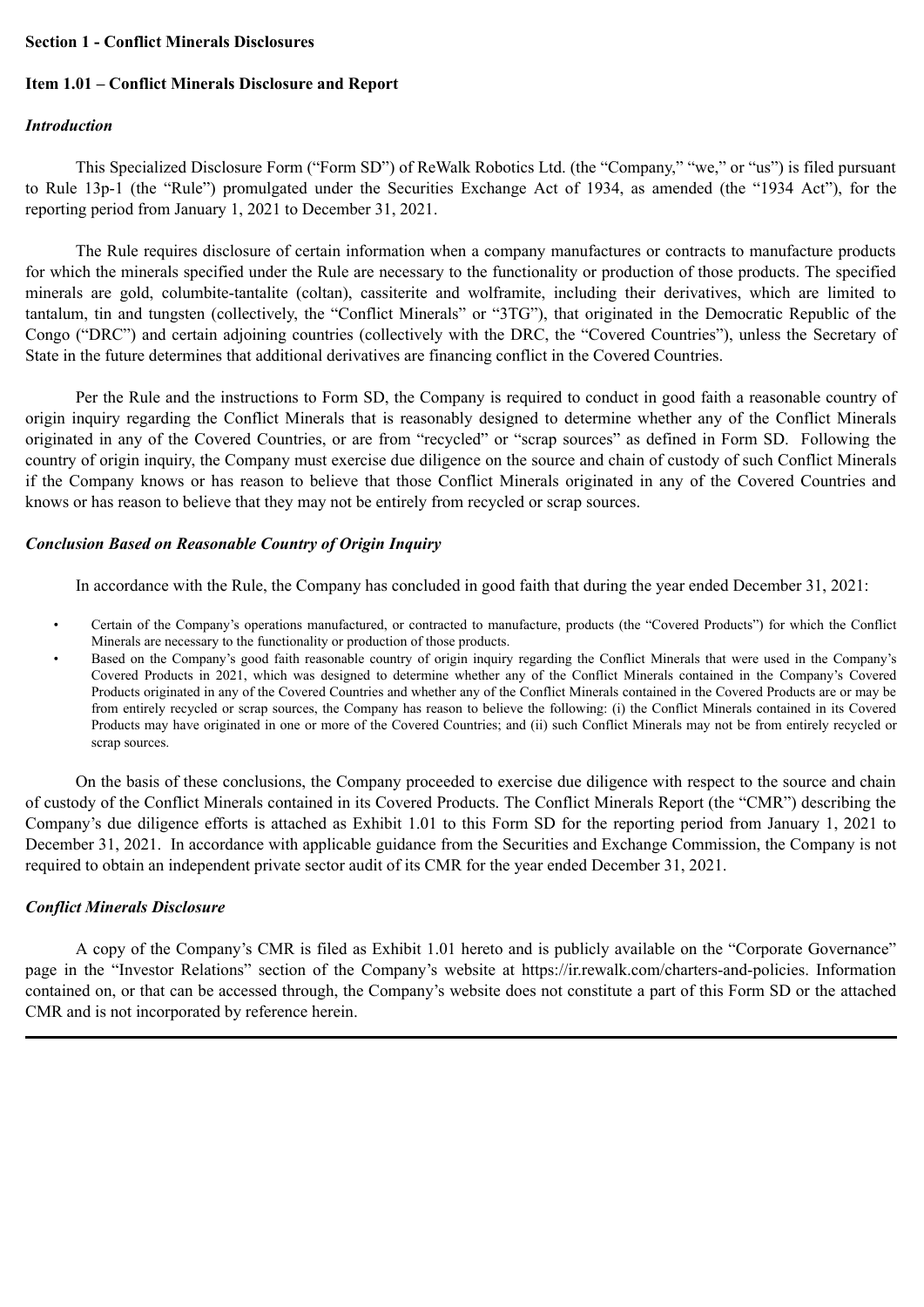## **Item 1.02 Exhibit**

A copy of the Company's CMR is filed as Exhibit 1.01 to this Form SD.

## **Section 2 – Resource Extraction Issuer Disclosure**

## **Item 2.01 Resource Extraction Issuer Disclosure and Report**

Not applicable.

## **Section 3 - Exhibits**

## **Item 3.01 – Exhibits**

Exhibit 1.01 — [Conflict Minerals Report of ReWalk Robotics Ltd. for the year ended December 31, 2021, as required by Items](#page-4-0) 1.01 and 1.02 of this Form SD.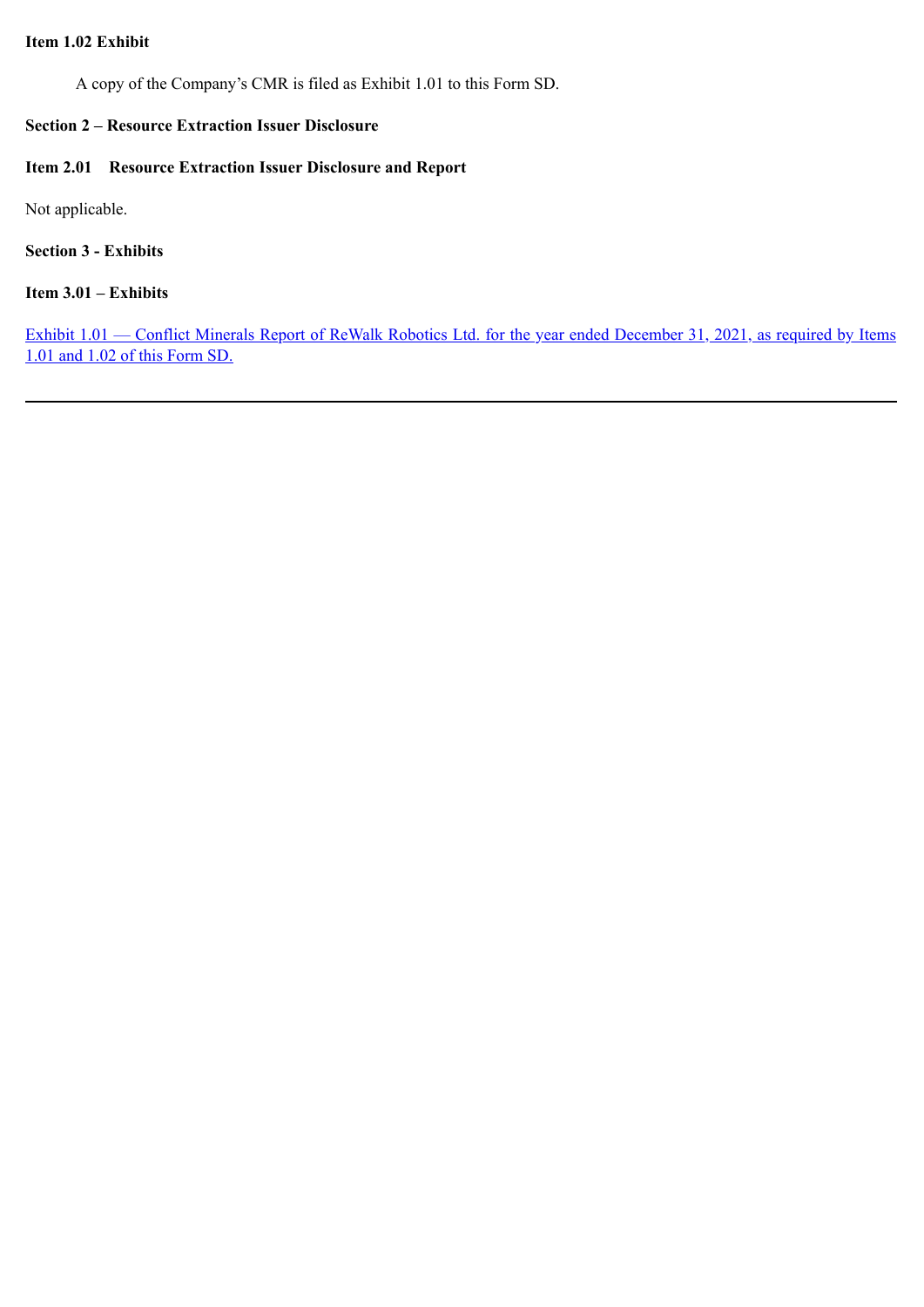## **SIGNATURES**

Pursuant to the requirements of the Securities Exchange Act of 1934, the registrant has duly caused this report to be signed on its behalf by the duly authorized undersigned.

ReWalk Robotics Ltd. (Registrant)

 $\frac{\text{Nay 26, 2022}}{\text{May 26, 2022}}$ Name: Almog Adar (Date) Title: Director of Finance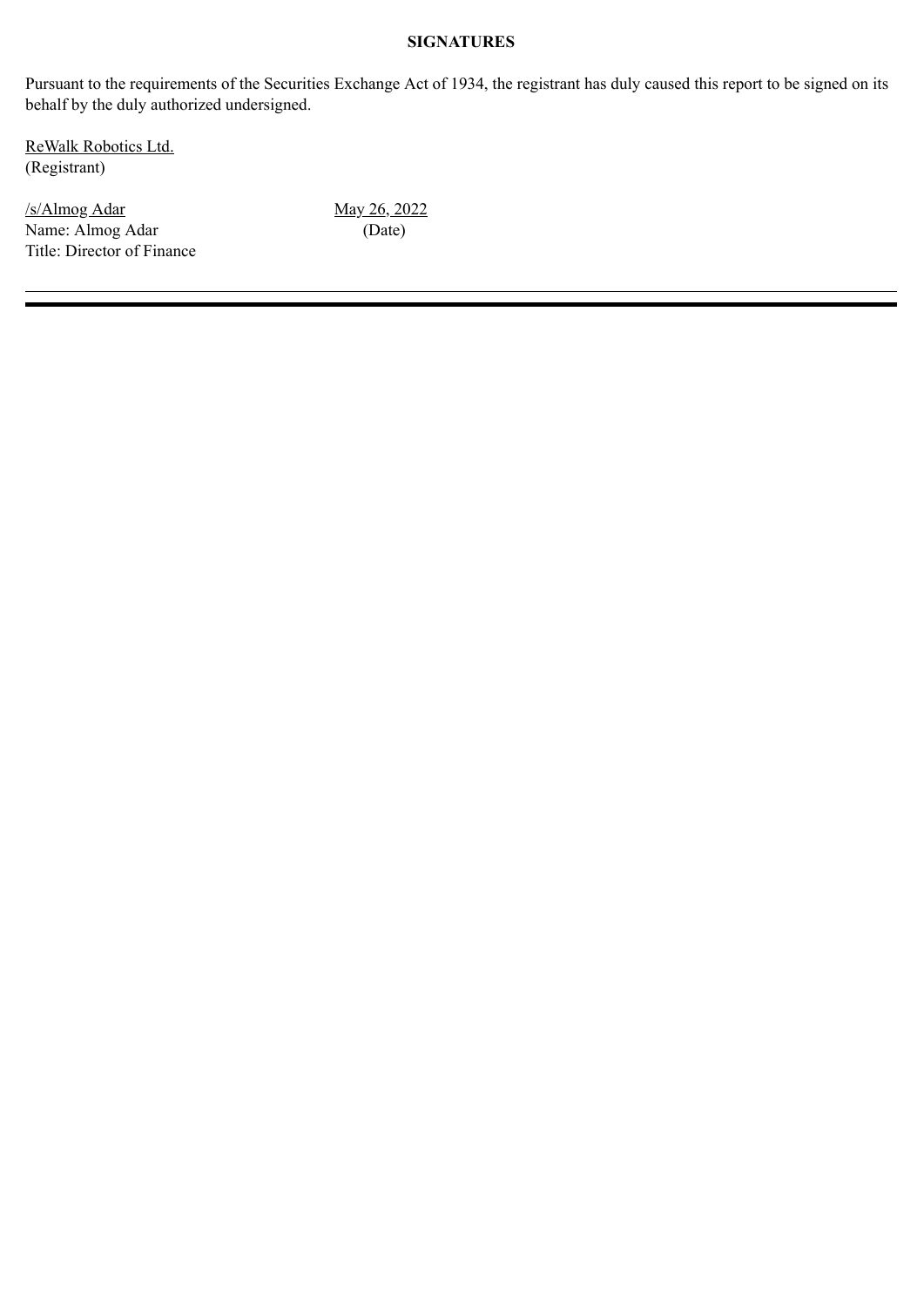## **Conflict Minerals Report of ReWalk Robotics Ltd. For the year ended December 31, 2021**

#### <span id="page-4-0"></span>**Introduction**

This is the Conflict Minerals Report (the "CMR") of ReWalk Robotics Ltd. (the "Company," "we" or "us" or "our") for calendar year 2021 in accordance with Rule 13p-1 (the "Rule") under the Securities Exchange Act of 1934, as amended (the "1934 Act"). The Rule requires disclosure of certain information when a registrant manufactures or contracts to manufacture products that contain, or likely contain, the "Conflict Minerals" specified in the Rule, which are necessary to the functionality or production of products (the "Covered Products").

"Conflict Minerals" are defined as gold, columbite-tantalite (coltan), cassiterite and wolframite, including their derivatives, which are limited to tantalum, tin and tungsten. Tantalum, tin, tungsten and gold are collectively referred to as "3TG" for the purposes of this assessment. According to the Rule, if a registrant, based on a good faith reasonable country of origin inquiry regarding the Conflict Minerals, has reason to believe that (i) the Conflict Minerals contained in its Covered Products may have originated in the Democratic Republic of the Congo ("DRC") or an adjoining country (collectively with the DRC, the "Covered Countries") or (ii) such Conflict Minerals may not be from entirely recycled or scrap sources, then the registrant must exercise due diligence on the source and chain of custody of the Conflict Minerals, and submit a conflict minerals report describing those due diligence measures.

#### **Reasonable Country of Origin Inquiry**

During the year ended December 31, 2021, we conducted a Reasonable Country of Origin Inquiry ("RCOI") to determine, using good faith and reasonable best efforts, whether any of the necessary 3TG that was necessary to the production or functionality of our Covered Products in 2021 originated, or likely originated, from any of the Covered Countries or whether the 3TG originated, or likely originated, from entirely recycled or scrap sources. We held meetings with management from various departments to discuss the applicable definitions of "manufacturer" and/or "contract to manufacture." By way of this process, we identified specific types of product parts within our products that contain within them 3TG that is necessary to their production or functionality and mapped them to their respective suppliers**.**

We developed a risk-based approach that focuses on our key suppliers involved in manufacturing the majority of our finished products. We identified 18 relevant suppliers. We requested that all identified suppliers provide information regarding the origin of the Conflict Minerals contained in products supplied using version 6.01, or higher, of the Conflict Minerals Reporting Template ("CMRT") of the Responsible Business Alliance and created by the Responsible Minerals Initiative ("RMI").

We reviewed the responses received, checked for inconsistencies, incomplete forms, and inaccurate responses, and sent reminders to suppliers who did not respond to our requests for information. We compared the Conflict Minerals smelters or refiners reported in the surveys with the 18 suppliers against the lists of facilities that received a conformant or active designation by the RMI's Responsible Minerals Assurance Process ("RMAP"). In accordance with the Rule, we concluded in good faith that during the year ended December 31, 2021:

- certain of our operations manufactured, or contracted to manufacture, products for which Conflict Minerals are necessary to the functionality or production of those products; and
- based on our good faith RCOI regarding the Conflict Minerals, we had reason to believe that: (i) the Conflict Minerals contained in our Covered Products may have originated in one or more of the Covered Countries and (ii) such Conflict Minerals may not be from entirely recycled or scrap sources.

As a result, we exercised due diligence on the Conflict Minerals' source and chain of custody and are filing this CMR with our Form SD to comply with the requirements of the Rule. In accordance with applicable guidance from the U.S. Securities and Exchange Commission (the "SEC"), the Company is not required to obtain an independent private sector audit of its CMR for the year ended December 31, 2021. The due diligence measures performed by the Company are discussed below.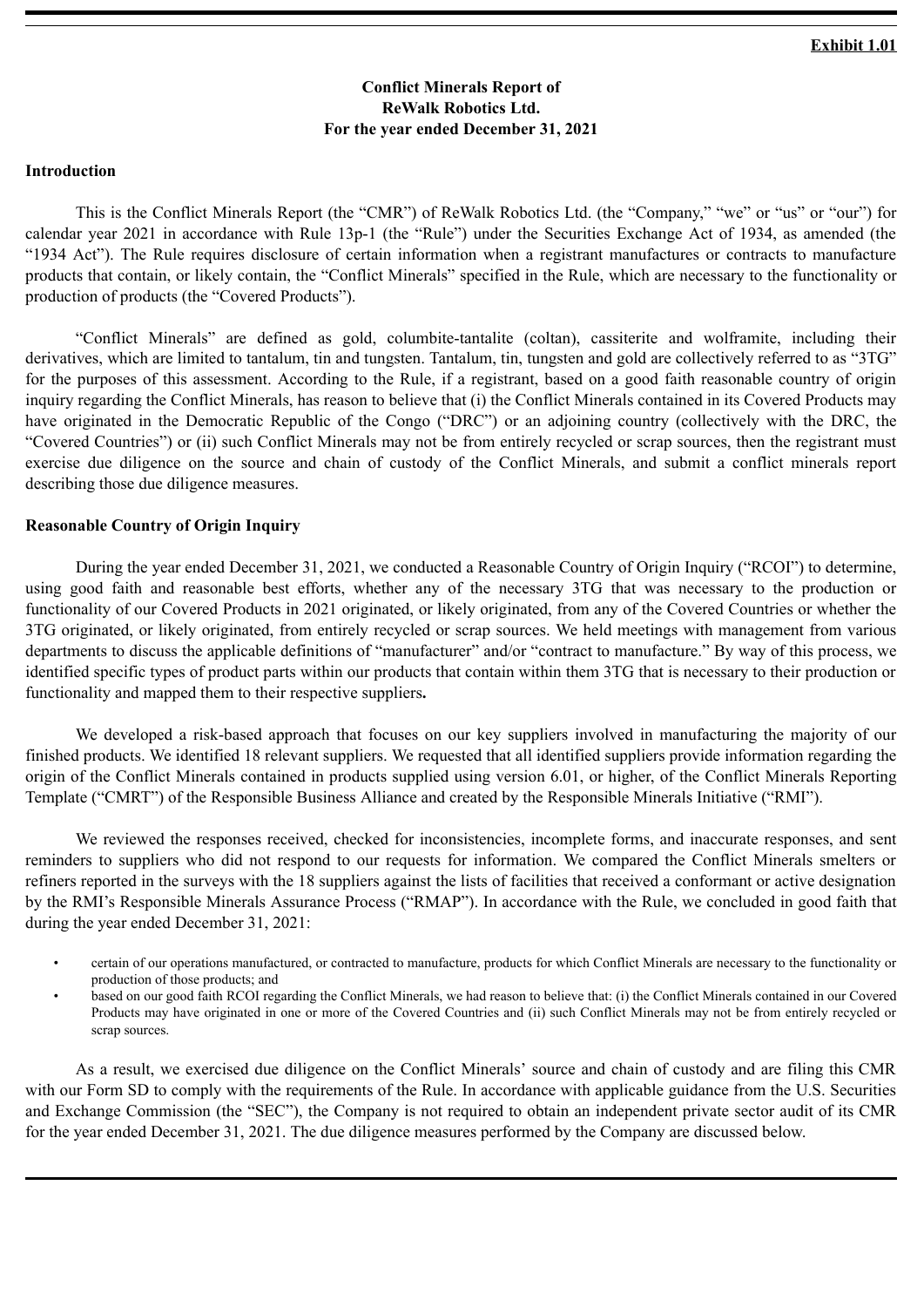## **Part I. Company Overview and Description of the Company's Products Covered by This Report**

We are an innovative medical device company that is designing, developing and commercializing robotic exoskeletons that allow individuals with mobility impairments or other medical conditions the ability to stand and walk once again. We have developed and are continuing to commercialize our ReWalk Personal and ReWalk Rehabilitation devices for individuals with Spinal Cord Injury ("SCI Products"), which are exoskeletons designed for individuals with paraplegia that use our patented tiltsensor technology and an on-board computer and motion sensors to drive motorized legs that power movement. We have also developed and began commercializing our ReStore device in June 2019. ReStore is a powered, lightweight soft exo-suit intended for use in the rehabilitation of individuals with lower limb disability due to stroke. Our principal markets are the United States and Europe.

## **Part II. The Company's Due Diligence Process**

## **Design of Due Diligence**

We have adopted due diligence processes in accordance with Due Diligence Guidance for Responsible Supply Chains of Minerals from Conflict-Affected and High-Risk Areas: Third Edition (2016), including the related Supplements on Tin, Tantalum and Tungsten and on Gold published by the Organization for Economic Co-Operation and Development (collectively, the "OECD Guidance").

The design of our Conflict Minerals program is in conformity with the OECD Guidance, specifically as it relates to our position in the minerals supply chain as a company that is several levels removed from the actual mining of Conflict Minerals (i.e., a "downstream company"). We do not make direct purchases of raw ore or unrefined Conflict Minerals and instead rely on our direct suppliers to provide us with the information regarding the likely source and chain of custody of the 3TG minerals supplied to us. Summarized below are the design components of our Conflict Minerals program as they relate to the five-step framework set forth in the OECD Guidance:

## **Due Diligence Performed**

#### *Step 1. Establish Strong Company Management Systems*

## *Adopt, communicate and commit to a supply chain policy for minerals from conflict-affected and high-risk areas.*

We have continued to communicate our Conflict Minerals Policy (the "Policy") related to our sourcing of 3TG to our supplies and other stakeholders. Our Policy outlines our commitment to responsible sourcing and the requirements imposed on participants in our supply chain and is available on the "Corporate Governance" page in the "Investor Relations" section of our website at https://ir.rewalk.com/charters-and-policies. Information contained on, or that can be accessed through, our website does not constitute a part of this CMR and is not incorporated by reference herein.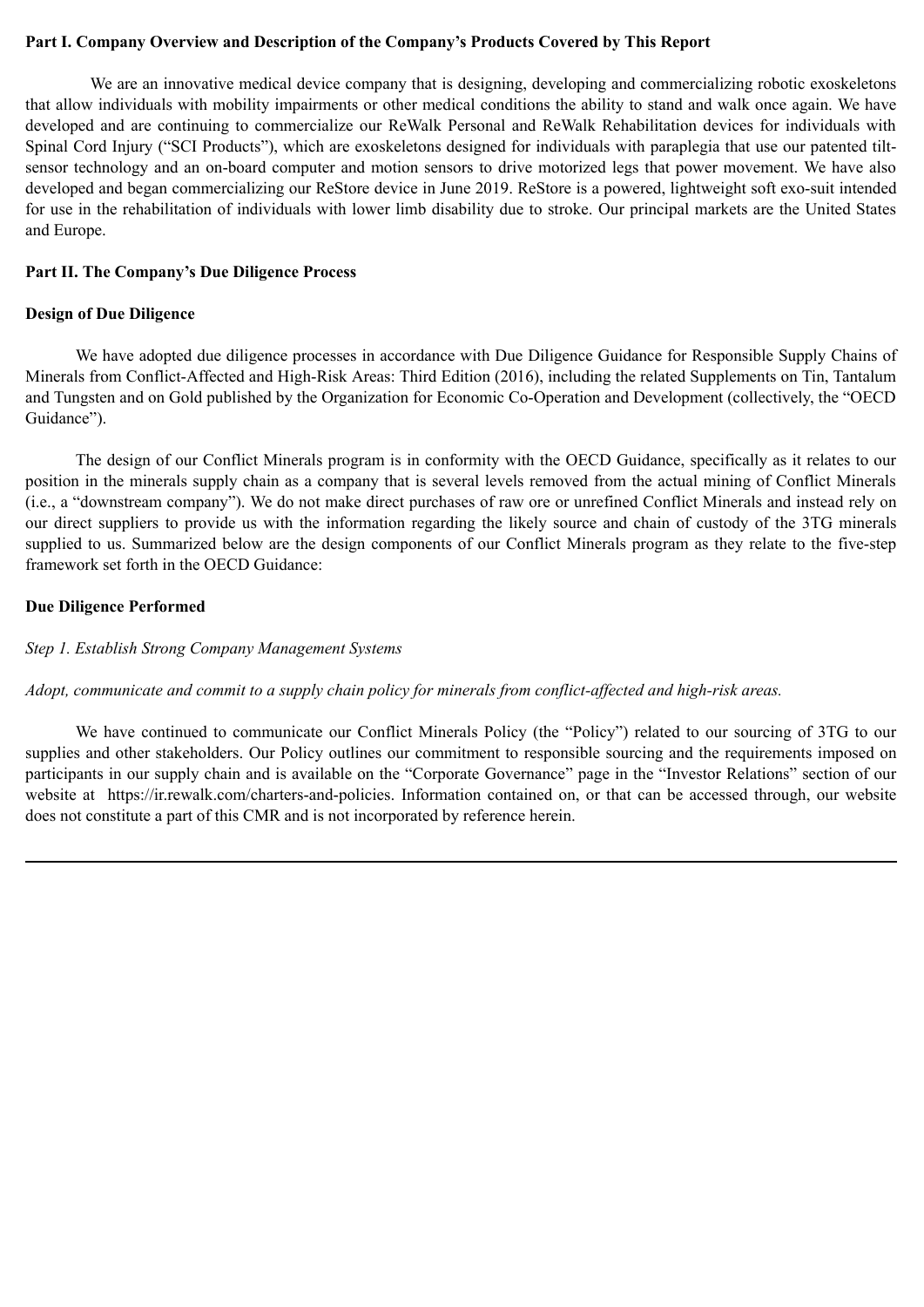#### *Structure internal management systems to support supply chain due diligence.*

A cross-functional Conflict Minerals steering committee operates our Conflict Minerals program. The committee consists of representatives from the Company's finance and purchasing functions and is led by our Principal Financial Officer. Regular meetings of our Conflict Minerals steering committee were held, and the committee updated representatives of our senior management on the status of the Conflict Minerals program.

## *Establish a System of Controls and Transparency over the Conflict Minerals Supply Chain.*

We have implemented a supply chain system of controls and transparency through the use of due diligence tools created by the RMI. These tools include, as discussed in "Step 2" below, accepting at a minimum version 6.01, or higher, of the CMRT, which is designed to identify and verify information regarding the smelters or refiners that process the necessary Conflict Minerals contained in our products. We have also adopted a process to maintain business records relating to 3TG due diligence, including retention of records of our due diligence processes, findings and resulting decisions for a period of five years.

## *Strengthen the Company's Engagement with Suppliers*

The Company informs its in-scope manufacturers and suppliers of its disclosure requirements, including its compliance with the OECD Guidance and the Rule.

## *Establish a Company-level Grievance Mechanism.*

Our Policy includes a grievance procedure by which employees, suppliers and other stakeholders may contact us should they wish to seek guidance or report concerns regarding Conflict Minerals. Concerns or grievances reported through this procedure are reviewed by the relevant staff members and follow-up activities are conducted, as appropriate.

## *Step 2. Identify and Assess Risks in the Supply Chain*

*Identify Risks in the Supply Chain by Identifying Company Suppliers.*

## Identify Company Suppliers.

As explained above, we do not buy raw ore or unrefined Conflict Minerals directly from refiners, smelters or mines. Our supply chain with respect to the Covered Products is complex, with multiple intermediaries and third parties in the supply chain between the manufacturing of the Covered Products and the original sources of the necessary Conflict Minerals. Because we believe that the smelters or refiners of the Conflict Minerals are best situated to identify the sources of Conflict Minerals, we rely on our direct suppliers to provide information on the origin of the Conflict Minerals contained in components and materials supplied to us.

As discussed above under "Reasonable Country of Origin Inquiry" and "Part I. Company Overview and Description of the Company's Products Covered by This Report," we identified our Covered Products falling within the scope of the Rule (i.e., products which were manufactured or contracted to be manufactured by us) during the 2021 calendar year. Based on these Covered Products, we were able to identify the suppliers from which we purchase components or materials for the Covered Products that may include Conflict Minerals. We identified 18 relevant suppliers whose products may contain 3TG.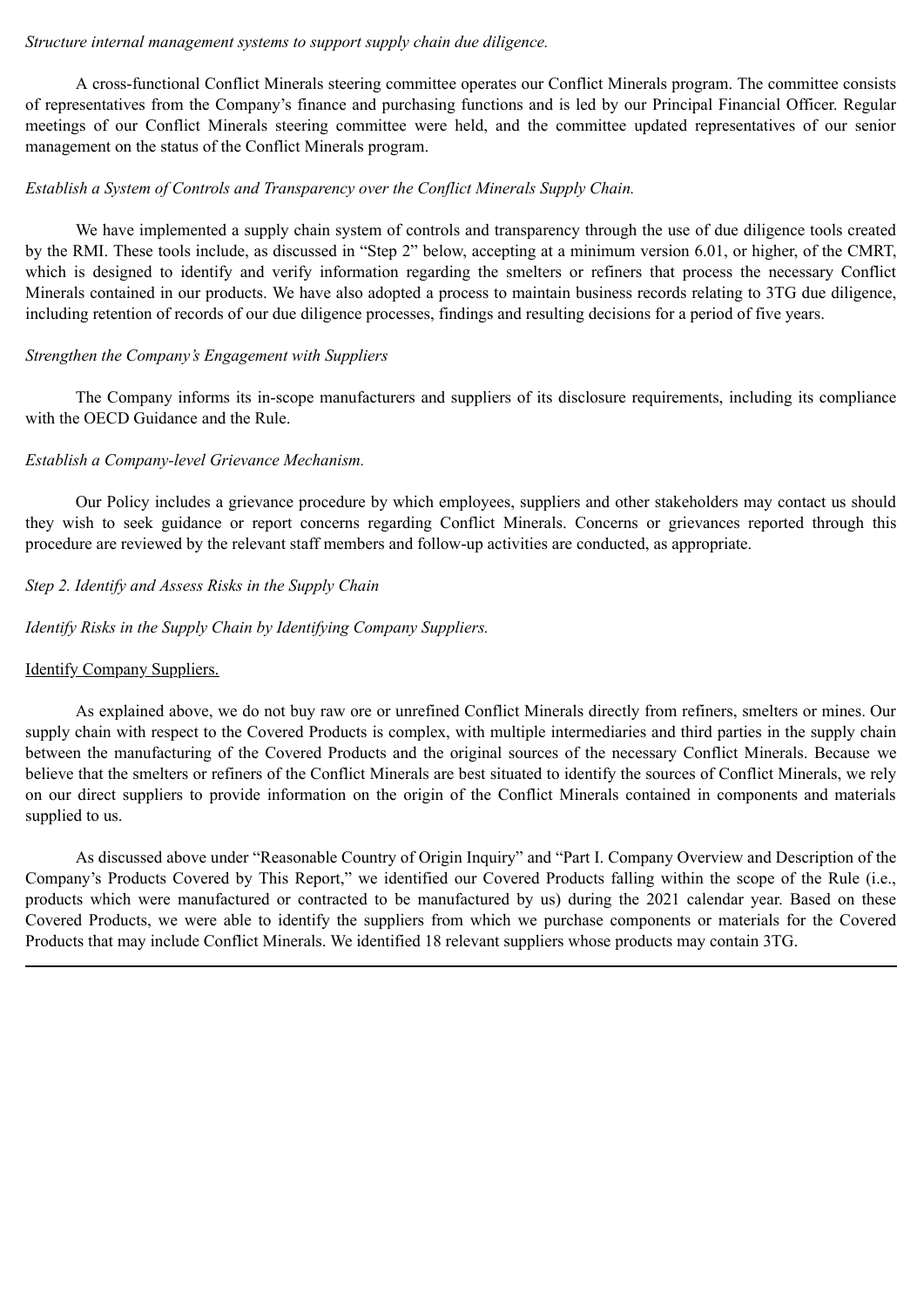#### Request Conflict Minerals Reporting Templates (CMRTs) from suppliers.

We surveyed 18 suppliers to identify the 3TG contained in the products they supply us with, the smelters or refiners that process the 3TG and the country of origin, or likely country of origin, of such 3TG. The survey was conducted by utilizing version 6.01, or higher, of the CMRT. We utilize this RMI reporting template to collect data and information from our suppliers in order to identify the origins of 3TG in our supply chain. We received responses from 12 out of 18 suppliers (67%).

#### *Assess Risks in the Supply Chain.*

#### Analyze surveys for RMAP "conformant" and "active" smelters or refiners.

We compared smelters or refiners identified in the supply chain survey against the RMI's "conformant" smelter or refiner list, which lists all facilities that have received a RMAP "conformant" designation from the RMI. We reviewed all of the responses to determine whether smelters or refiners identified in our supply chain obtained a designation of "conformant" or "active" from the RMI.

Of the CMRT responses we received from suppliers, some included incomplete responses as well as inconsistencies and inaccuracies within the reported data. In such cases, we contacted the suppliers directly in an effort to secure revised responses. Through this process, we have identified, to the best of our efforts, the smelters or refiners in our supply chain and country of origin, or likely country of origin, based on information for the smelters or refiners identified in the supply chain survey.

#### Understand and define RMAP "conformant" and "active" statuses.

To compile its list, the RMI employs independent third-party auditors to audit the source, including mines of origin and chains of custody, of the Conflict Minerals processed by smelters or refiners which agree to undergo an audit. A smelter or refiner receives a RMAP "conformant" designation from the RMI if the smelter or refiner (i) completes an independent third-party audit, (ii) adheres to the RMAP's assessment protocols by disclosing to auditors the identities and locations of the mines from which it sources Conflict Minerals, (iii) has been found by its independent third-party auditor to possess the systems and processes to support responsible sourcing of Conflict Minerals and can provide evidence to support its sourcing activities and (iv) maintains good standing in the program, through a continual validation process. The RMI's RMAP "conformant" list provides the names, locations and links to Conflict Minerals policies of all smelters or refiners deemed compliant with the RMAP's assessment protocols. Smelters or refiners with a "re-audit in progress" are still considered to be RMAP "conformant."

Smelters or refiners labeled as "active" have committed to undergo an audit, which may be in progress, or are participating in one of the cross-recognized certification programs, namely, the London Bullion Market Association ("LBMA") Responsible Gold Certification or Responsible Jewelry Program Chain-of-Custody Certification. These "active" smelters or refiners may be at various stages of the audit cycle, anywhere from completing the necessary documents to scheduling the audit date to enacting corrective actions in the post-audit phase. Smelters or refiners may not retain their "active" status if they are unresponsive to requests for re-audit or corrective action past a certain time. Companies that have been determined to be downstream of smelters or refiners may not take part in the RMAP. However, they may participate in the RMI's Downstream Audit Program, an independent validation of companies' sourcing practices outside of the RMAP audit process.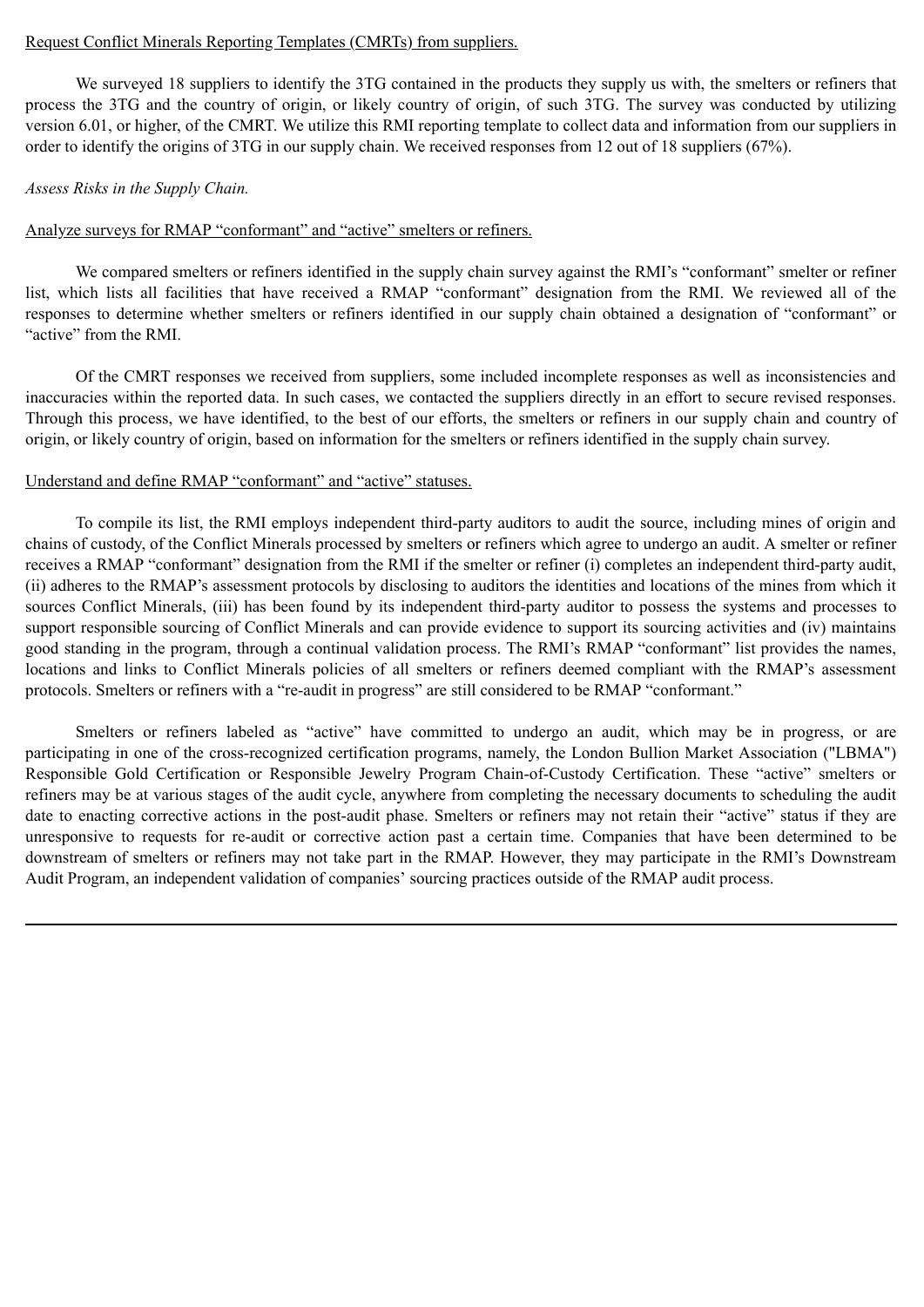#### *Step 3. Design and Implement a Strategy to Respond to Identified Risks*

We are working to improve our due diligence processes with respect to 3TG. Our risk mitigation efforts during 2021 included those discussed in this section.

#### *Participate in Existing Industry Conflict Minerals Initiatives.*

In light of the complexity of our and our suppliers' supply chains, we are currently unable to assess adequately all of the risks in our supply chain. However, we continue to engage with suppliers to obtain current, accurate and complete information about our supply chain through the use of version 6.01, or higher, of the CMRT and to improve due diligence efforts to ensure responsible sourcing in compliance with our Policy.

## *Report Findings to Designated Senior Management.*

The Company's senior management, including our Chief Executive Officer, is briefed about our supply chain due diligence efforts, risk analysis results and mitigation efforts.

#### *Devise, Adopt and Implement a Risk Management Plan and Monitor Risk Mitigation Efforts.*

The Company's Policy seeks to encourage suppliers to responsibly source Conflict Minerals, but does not necessarily seek to eliminate sourcing from any of the Covered Countries. We also periodically review our progress, assess identified risks and determine follow-up action, as follows:

- We follow up on inconsistent, incomplete, or inaccurate responses, and send reminders to suppliers who have not responded to our requests for information.
- Suppliers that source from smelters or refiners from any of the Covered Countries, where such smelters or refiners are not certified by the RMAP, are contacted and are asked to submit more information about their sourcing practices, including a corrective action plan.

#### *Step 4. Carry Out Independent Third-Party Audit of Smelter/Refiner's Due Diligence Practices*

Due to our downstream position in the supply chain, we do not have a direct relationship with 3TG smelters or refiners. Therefore, we do not perform direct audits of these entities within our supply chain, but instead rely on the efforts of organizations such as the RMI to influence smelters or refiners to undergo audits and become certified through the RMAP.

## *Step 5. Report Annually on Supply Chain Due Diligence*

Our supply chain due diligence efforts are described in this CMR. We have filed this CMR in accordance with the Rule by filing a Form SD with the SEC, with this CMR as an exhibit. This CMR is also available on our website at https://ir.rewalk.com/charters-and-policies. Information contained on, or that can be accessed through, our website does not constitute a part of this CMR and is not incorporated by reference herein.

#### **Part III. The Company's Due Diligence Findings and Conclusions**

Our Conflict Minerals process, as described above, allowed us to identify in-scope products and the corresponding suppliers. These 18 identified suppliers were surveyed using version 6.01, or higher, of the CMRT. We received survey responses from 67% of our suppliers. The results of the survey do not allow us to make definitive conclusions as to the source or likely source of any potential Conflict Minerals that were necessary to the production or functionality of our products that were manufactured, or contracted to manufacture, in 2021.

#### *Facilities Used to Process the Conflict Minerals in the Covered Products*

Based on the information obtained by the Company during the minerals supply chain due diligence process, the Company was unable to conclusively determine the origin or likely origin of all the Conflict Minerals contained in the Covered Products. Based on the information provided by our suppliers as well as by the RMI, as of the date of this CMR, we believe that the facilities that may have been used to process the Conflict Minerals in our products during the reporting period in the 2021 calendar year may include the smelters or refiners listed in Annex I hereto.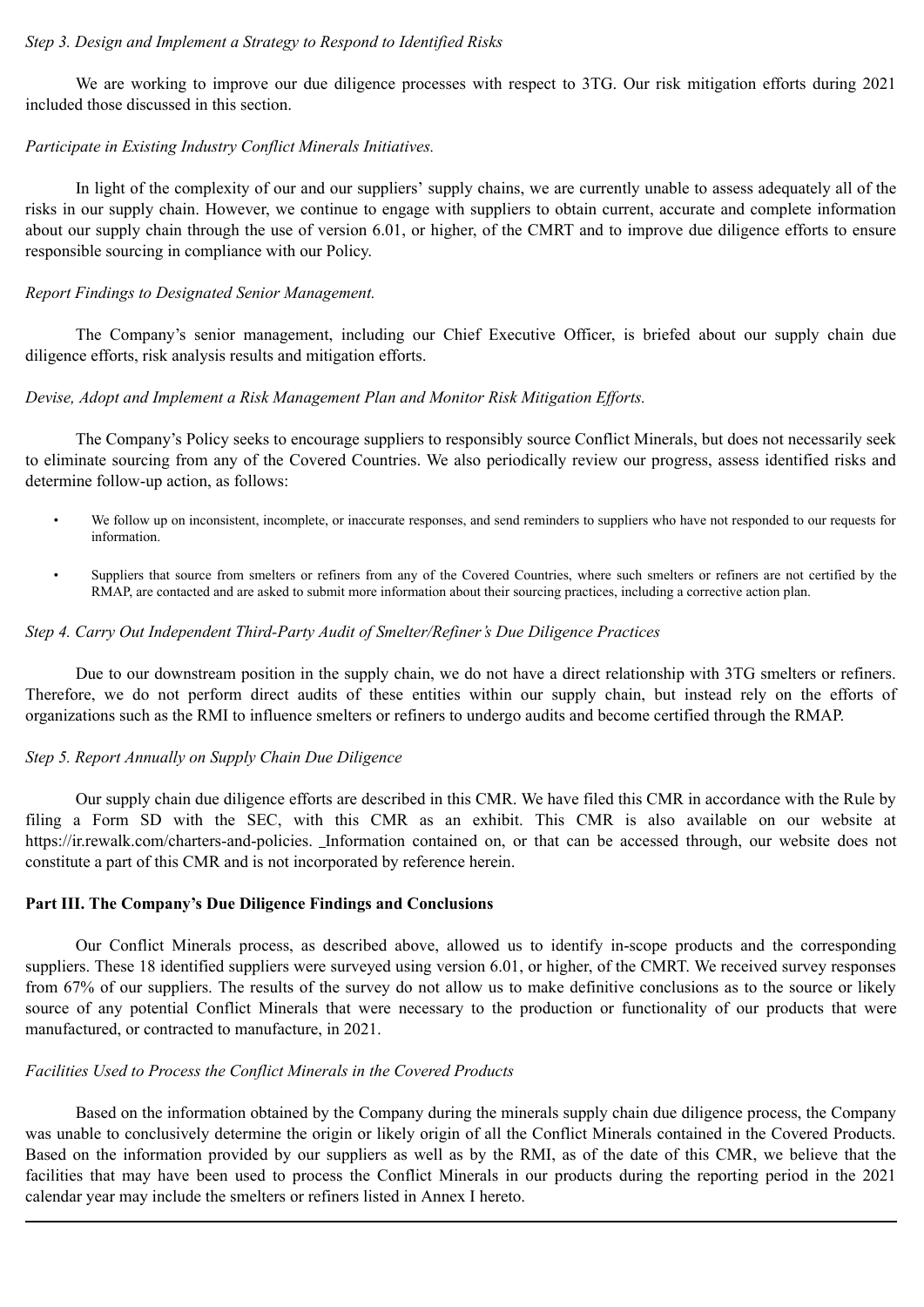#### *Countries of Origin of the Conflict Minerals in the Covered Products*

Based on the information provided by our suppliers as well as by RMI, as of the date of this CMR, we believe that the facilities for processing of the Conflict Minerals countries of origin, or likely countries of origin of the Conflict Minerals contained in our products may include one or more of the countries listed in Annex II hereto.

We can only provide reasonable, not absolute, assurance regarding the source and chain of custody of the Conflict Minerals in our Covered Products, since the information comes from direct and secondary suppliers and the RMI. Information gathered from our suppliers is not on a continuous, real-time basis. Despite our efforts to follow up with certain suppliers, we did not receive responses from all suppliers, and the suppliers who responded showed varying degrees of cooperation with our inquiries.

#### **Part IV. Implementation of Strategies to Respond to Identified Risks and Future Steps**

We have taken, and intend to continue taking, steps to improve our due diligence processes and to minimize the risk that our necessary Conflict Minerals benefit, or likely benefit, armed groups in any of the Covered Countries. Going forward, we will continue working with our global supply chain to ensure responsible sourcing and assure compliance with applicable regulations through the following steps:

- 1. Contacting from time to time, as is reasonably required, direct suppliers that do not respond to the supply chain survey by a specified date, requesting their responses.
- 2. Comparing, as is reasonably required, applicable smelters or refiners identified in the supply chain survey against the list of facilities that have received a RMAP "conformant" or "active" designation from the RMI's RMAP.
- 3. Making a good faith effort to enact terms and conditions related to Conflict Minerals in supplier contracts.
- 4. Continuing to implement the Company's Conflict Minerals Policy.
- 5. Engaging with suppliers to encourage them to provide requested information for 2022.
- 6. Continuing to communicate to our suppliers the expectation that they steer their supply chain towards "conformant" smelters as defined by the RMI's RMAP or other equivalent programs.
- 7. Using revised and updated versions of the CMRT for our survey tools.

#### **Forward-Looking Statements**

*In addition to historical facts, this CMR contains forward-looking statements within the meaning of Section 27A of the U.S. Securities Act of 1933, as amended, Section 21E of the 1934 Act, and the safe harbor provisions of the U.S. Private Securities Litigation Reform Act of 1995. We have based these forward-looking statements on our current expectations and projections about future events. Forward-looking statements include information regarding further supplier engagement, due diligence and risk mitigation efforts and strategy, and involve certain risks and uncertainties. Actual results could differ materially from the forward-looking statements. Words such as "expects," "anticipates," "intends," "seeks," "believes," "may," "will," variations of these words, and similar expressions are intended to identify such forward looking statements. Risks and uncertainties that could cause actual results to differ include, without limitation, risks and uncertainties associated with the progress of industry and other supply chain transparency and smelter or refiner validation programs for Conflict Minerals (including the possibility of inaccurate information, fraud and other irregularities), inadequate supplier education and knowledge, limitations on the ability or willingness of suppliers to provide more accurate, complete and detailed information and limitations on our ability to verify the accuracy or completeness of any supply chain information provided by suppliers and other factors discussed under the heading "Risk Factors" in our annual report on Form 10-K for the year ended December 31, 2021, as filed with the SEC on February 24, 2022 and amended on May 2, 2022, and other documents subsequently filed with or furnished to the SEC. Any forward-looking statement made in this CMR speaks only as of the date hereof. Except as otherwise required by law, the Company undertakes no obligation to update publicly the information contained in this CMR, or any forward looking statements, to reflect new information, events or circumstances after the date they were made, or to reflect the occurrence of unanticipated events.*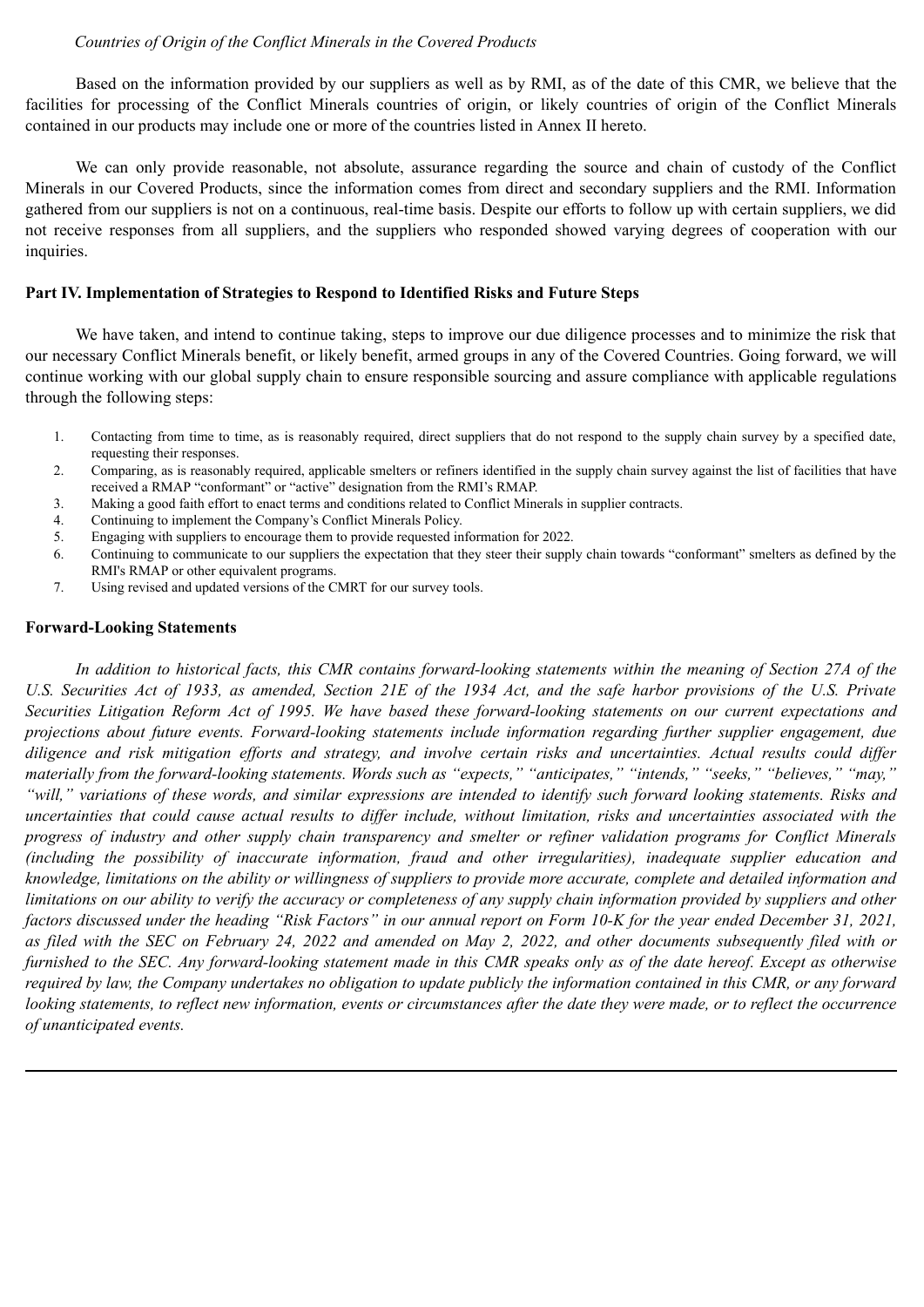## **Annex I**

# **List of Identified Smelters or Refiners**

| Metal $(*)$ | <b>Smelter Reference List (*)</b>                             | <b>Smelter Country (*)</b>  | Smelter status by ID |
|-------------|---------------------------------------------------------------|-----------------------------|----------------------|
| Gold        | 8853 S.p.A.                                                   | <b>ITALY</b>                | Compliant            |
| Gold        | Abington Reldan Metals, LLC                                   | UNITED STATES OF AMERICA    | Not certified        |
| Gold        | <b>Advanced Chemical Company</b>                              | UNITED STATES OF AMERICA    | Compliant            |
| Gold        | African Gold Refinery                                         | <b>UGANDA</b>               | Not certified        |
| Gold        | Aida Chemical Industries Co., Ltd.                            | <b>JAPAN</b>                | Compliant            |
| Gold        | Al Etihad Gold Refinery DMCC                                  | <b>UNITED ARAB EMIRATES</b> | Compliant            |
| Gold        | <b>Alexy Metals</b>                                           | <b>United States</b>        | Active               |
| Gold        | Allgemeine Gold-und Silberscheideanstalt A.G.                 | <b>GERMANY</b>              | Compliant            |
| Gold        | Almalyk Mining and Metallurgical Complex (AMMC)               | <b>UZBEKISTAN</b>           | Compliant            |
| Gold        | AngloGold Ashanti Corrego do Sitio Mineracao                  | <b>BRAZIL</b>               | Compliant            |
| Gold        | AngloGold Ashanti Córrego do Sítio Mineração                  | <b>BRAZIL</b>               | Compliant            |
| Gold        | Argor-Heraeus S.A.                                            | <b>SWITZERLAND</b>          | Compliant            |
| Gold        | Asahi Pretec Corp.                                            | <b>JAPAN</b>                | Compliant            |
| Gold        | Asahi Refining Canada Ltd.                                    | <b>CANADA</b>               | Compliant            |
| Gold        | Asahi Refining USA Inc.                                       | UNITED STATES OF AMERICA    | Compliant            |
| Gold        | Asaka Riken Co., Ltd.                                         | <b>JAPAN</b>                | Compliant            |
| Gold        | Atasay Kuyumculuk Sanayi Ve Ticaret A.S.                      | <b>TURKEY</b>               | Not certified        |
| Gold        | <b>AU Traders and Refiners</b>                                | <b>SOUTH AFRICA</b>         | Not certified        |
| Gold        | <b>Augmont Enterprises Private Limited</b>                    | <b>INDIA</b>                | Active               |
| Gold        | Aurubis AG                                                    | <b>GERMANY</b>              | Compliant            |
| Gold        | <b>Bangalore Refinery</b>                                     | <b>INDIA</b>                | Compliant            |
| Gold        | Bangko Sentral ng Pilipinas (Central Bank of the Philippines) | <b>PHILIPPINES</b>          | Compliant            |
| Gold        | <b>Boliden AB</b>                                             | <b>SWEDEN</b>               | Compliant            |
| Gold        | C. Hafner GmbH + Co. KG                                       | <b>GERMANY</b>              | Compliant            |
| Gold        | C.I Metales Procesados Industriales SAS                       | <b>COLOMBIA</b>             | Active               |
| Gold        | Caridad                                                       | <b>MEXICO</b>               | Not certified        |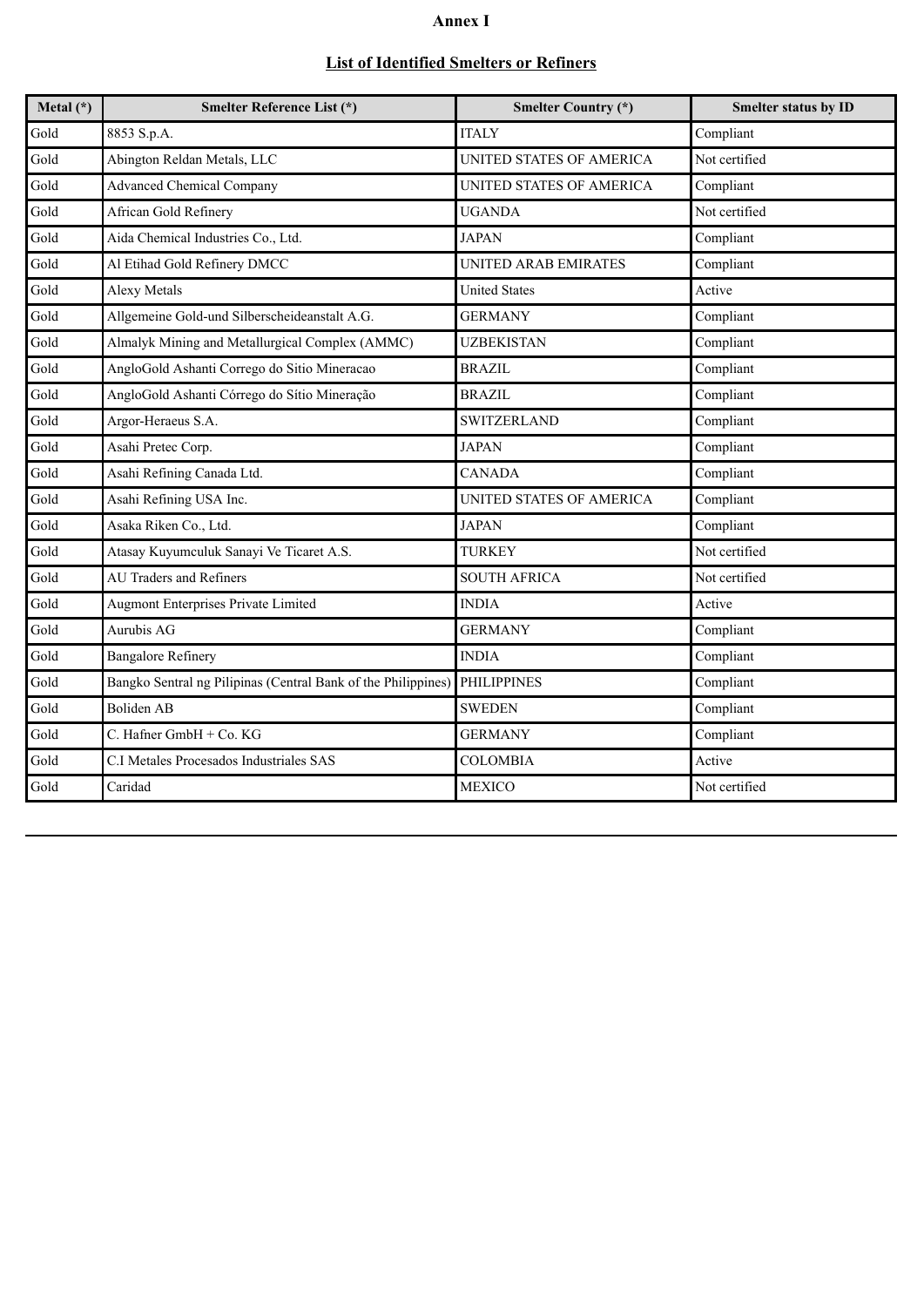| Gold | CCR Refinery - Glencore Canada Corporation    | <b>CANADA</b>               | Compliant     |
|------|-----------------------------------------------|-----------------------------|---------------|
| Gold | Cendres + Metaux S.A.                         | SWITZERLAND                 | Compliant     |
| Gold | CGR Metalloys Pvt Ltd.                        | <b>INDIA</b>                | Not certified |
| Gold | Chimet S.p.A.                                 | <b>ITALY</b>                | Compliant     |
| Gold | China Henan Zhongyuan Gold Smelter            | <b>CHINA</b>                | Compliant     |
| Gold | Chugai Mining                                 | <b>JAPAN</b>                | Compliant     |
| Gold | Daye Non-Ferrous Metals Mining Ltd.           | <b>CHINA</b>                | Not certified |
| Gold | Degussa Sonne / Mond Goldhandel GmbH          | GERMANY                     | Not certified |
| Gold | Dijllah Gold Refinery FZC                     | UNITED ARAB EMIRATES        | Not certified |
| Gold | Do Sung Corporation                           | KOREA, REPUBLIC OF          | Compliant     |
| Gold | DODUCO Contacts and Refining GmbH             | <b>GERMANY</b>              | Compliant     |
| Gold | DODUCO GmbH                                   | <b>GERMANY</b>              | Compliant     |
| Gold | Dowa                                          | JAPAN                       | Compliant     |
| Gold | Dowa Metals & Mining Co. Ltd                  | <b>JAPAN</b>                | Compliant     |
| Gold | DSC (Do Sung Corporation)                     | KOREA, REPUBLIC OF          | Compliant     |
| Gold | Eco-System Recycling Co., Ltd.                | <b>JAPAN</b>                | Compliant     |
| Gold | Eco-System Recycling Co., Ltd. East Plant     | JAPAN                       | Compliant     |
| Gold | Eco-System Recycling Co., Ltd. North Plant    | JAPAN                       | Compliant     |
| Gold | Eco-System Recycling Co., Ltd. West Plant     | <b>JAPAN</b>                | Compliant     |
| Gold | Emerald Jewel Industry India Limited (Unit 1) | India                       | Not certified |
| Gold | Emerald Jewel Industry India Limited (Unit 2) | India                       | Not certified |
| Gold | Emerald Jewel Industry India Limited (Unit 3) | India                       | Not certified |
| Gold | Emerald Jewel Industry India Limited (Unit 4) | India                       | Not certified |
| Gold | <b>Emirates Gold DMCC</b>                     | <b>UNITED ARAB EMIRATES</b> | Compliant     |
| Gold | Fidelity Printers and Refiners Ltd.           | ZIMBABWE                    | Not certified |
| Gold | Fujairah Gold FZC                             | UNITED ARAB EMIRATES        | Not certified |
| Gold | GCC Gujrat Gold Centre Pvt. Ltd.              | <b>INDIA</b>                | Active        |
| Gold | Geib Refining Corporation                     | UNITED STATES OF AMERICA    | Compliant     |
| Gold | Gold Coast Refinery                           | <b>GHANA</b>                | Not certified |
| Gold | Gold Refinery of Zijin Mining Group Co., Ltd. | <b>CHINA</b>                | Compliant     |
| Gold | Great Wall Precious Metals Co., Ltd. of CBPM  | <b>CHINA</b>                | Not certified |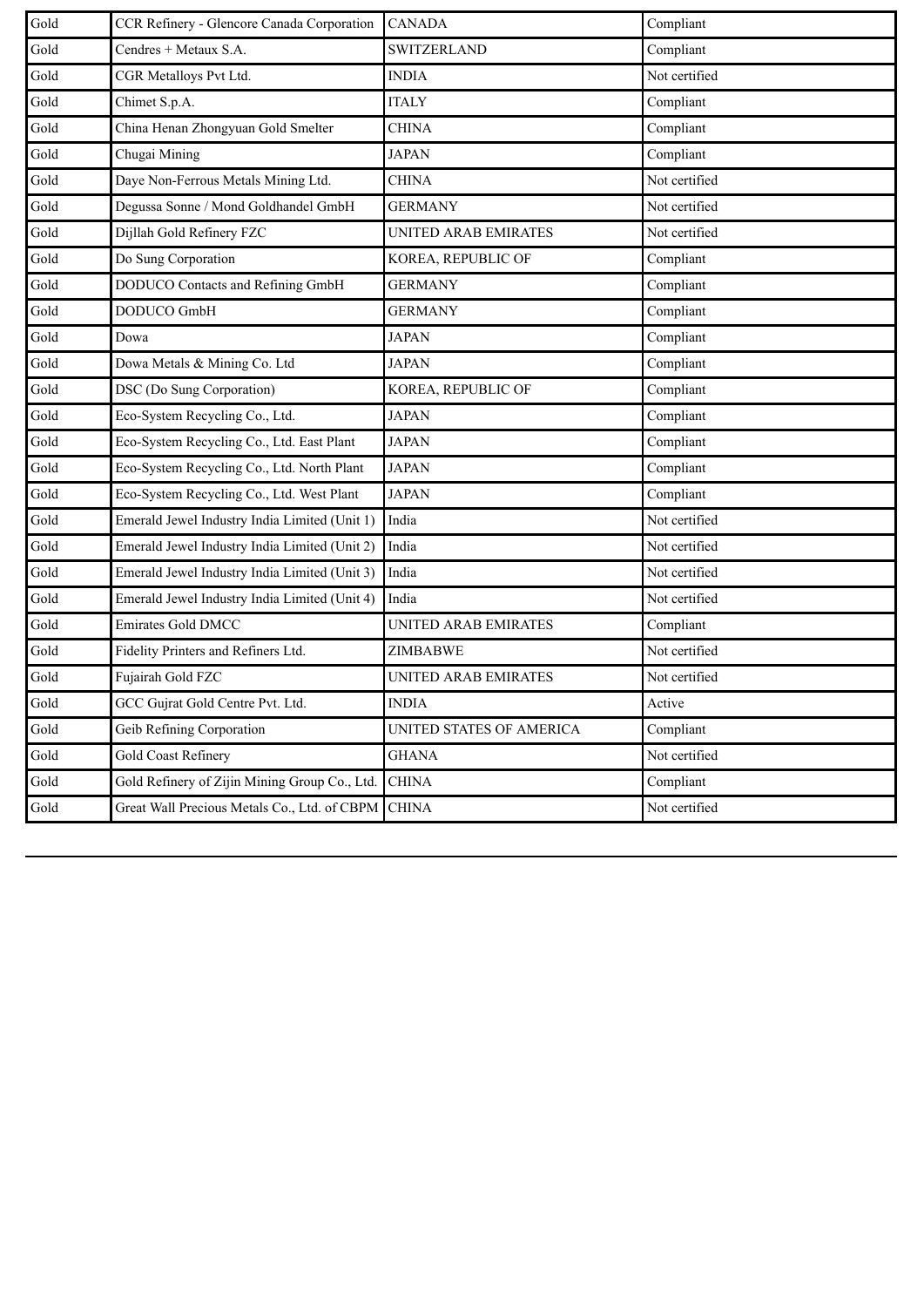| Gold | Guangdong Jinding Gold Limited                                  | <b>CHINA</b>              | Not certified |
|------|-----------------------------------------------------------------|---------------------------|---------------|
| Gold | Guoda Safina High-Tech Environmental Refinery Co., Ltd.         | <b>CHINA</b>              | Not certified |
| Gold | Hangzhou Fuchunjiang Smelting Co., Ltd.                         | <b>CHINA</b>              | Not certified |
| Gold | Heimerle + Meule GmbH                                           | <b>GERMANY</b>            | Compliant     |
| Gold | Heraeus Germany GmbH Co. KG                                     | <b>GERMANY</b>            | Compliant     |
| Gold | Heraeus Ltd. Hong Kong                                          | <b>CHINA</b>              | Compliant     |
| Gold | Heraeus Metals Hong Kong Ltd.                                   | <b>CHINA</b>              | Compliant     |
| Gold | Heraeus Precious Metals GmbH & Co. KG                           | Germany                   | Compliant     |
| Gold | Hunan Chenzhou Mining Co., Ltd.                                 | <b>CHINA</b>              | Not certified |
| Gold | Hunan Guiyang yinxing Nonferrous Smelting Co., Ltd.             | <b>CHINA</b>              | Not certified |
| Gold | HwaSeong CJ CO., LTD.                                           | KOREA, REPUBLIC OF        | Not certified |
| Gold | <b>Industrial Refining Company</b>                              | <b>BELGIUM</b>            | Not certified |
| Gold | Inner Mongolia Qiankun Gold and Silver Refinery Share Co., Ltd. | <b>CHINA</b>              | Compliant     |
| Gold | <b>International Precious Metal Refiners</b>                    | UNITED ARAB EMIRATES      | Not certified |
| Gold | Ishifuku Metal Industry Co., Ltd.                               | <b>JAPAN</b>              | Compliant     |
| Gold | Istanbul Gold Refinery                                          | <b>TURKEY</b>             | Compliant     |
| Gold | Italpreziosi                                                    | <b>ITALY</b>              | Compliant     |
| Gold | JALAN & Company                                                 | <b>INDIA</b>              | Not certified |
| Gold | Japan Mint                                                      | <b>JAPAN</b>              | Compliant     |
| Gold | <b>JCC</b>                                                      | <b>CHINA</b>              | Compliant     |
| Gold | Jiangxi Copper Co., Ltd.                                        | <b>CHINA</b>              | Compliant     |
| Gold | Johnson Matthey Inc.                                            | <b>UNITED STATES</b>      | Compliant     |
| Gold | JSC Ekaterinburg Non-Ferrous Metal Processing Plant             | RUSSIAN FEDERATION        | Not certified |
| Gold | <b>JSC Novosibirsk Refinery</b>                                 | <b>RUSSIAN FEDERATION</b> | Compliant     |
| Gold | <b>JSC</b> Uralelectromed                                       | <b>RUSSIAN FEDERATION</b> | Compliant     |
| Gold | JX Nippon Mining & Metals Co., Ltd.                             | <b>JAPAN</b>              | Compliant     |
| Gold | K.A. Rasmussen                                                  | Norway                    | Not certified |
| Gold | Kaloti Precious Metals                                          | UNITED ARAB EMIRATES      | Not certified |
| Gold | Kazakhmys Smelting LLC                                          | <b>KAZAKHSTAN</b>         | Not certified |
| Gold | Kazzinc                                                         | <b>KAZAKHSTAN</b>         | Compliant     |
| Gold | Kennecott Utah Copper LLC                                       | UNITED STATES OF AMERICA  | Compliant     |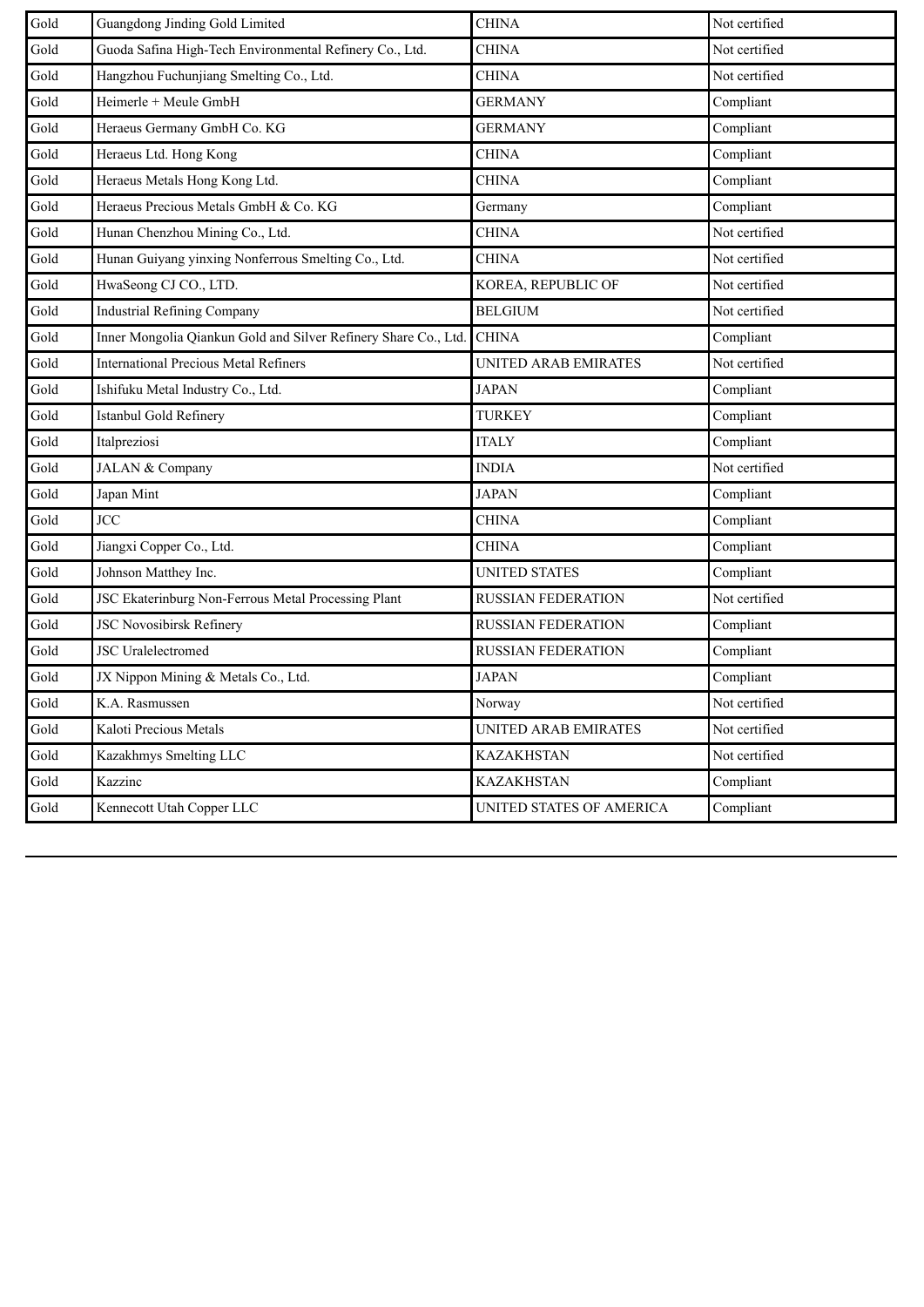| Gold | KGHM Polska Miedz Spolka Akcyjna             | <b>POLAND</b>             | Compliant     |
|------|----------------------------------------------|---------------------------|---------------|
| Gold | Kojima Chemicals Co., Ltd.                   | <b>JAPAN</b>              | Compliant     |
| Gold | Korea Zinc Co., Ltd.                         | KOREA, REPUBLIC OF        | Compliant     |
| Gold | Kundan Care Products Ltd.                    | <b>INDIA</b>              | Not certified |
| Gold | Kyrgyzaltyn JSC                              | <b>KYRGYZSTAN</b>         | Not certified |
| Gold | Kyshtym Copper-Electrolytic Plant ZAO        | <b>RUSSIAN FEDERATION</b> | Not certified |
| Gold | L'azurde Company For Jewelry                 | <b>SAUDI ARABIA</b>       | Not certified |
| Gold | Lingbao Gold Co., Ltd.                       | <b>CHINA</b>              | Not certified |
| Gold | Lingbao Jinyuan Tonghui Refinery Co., Ltd.   | <b>CHINA</b>              | Not certified |
| Gold | L'Orfebre S.A.                               | <b>ANDORRA</b>            | Compliant     |
| Gold | LS-NIKKO Copper Inc.                         | KOREA, REPUBLIC OF        | Compliant     |
| Gold | LT Metal Ltd.                                | KOREA, REPUBLIC OF        | Compliant     |
| Gold | Luoyang Zijin Yinhui Gold Refinery Co., Ltd. | <b>CHINA</b>              | Not certified |
| Gold | Marsam Metals                                | <b>BRAZIL</b>             | Compliant     |
| Gold | Materion                                     | UNITED STATES OF AMERICA  | Compliant     |
| Gold | Matsuda Sangyo Co., Ltd.                     | <b>JAPAN</b>              | Compliant     |
| Gold | <b>MD</b> Overseas                           | India                     | Not certified |
| Gold | Metal Concentrators SA (Pty) Ltd.            | <b>SOUTH AFRICA</b>       | Compliant     |
| Gold | Metallix Refining Inc.                       | <b>United States</b>      | Not certified |
| Gold | Metalor Technologies (Hong Kong) Ltd.        | <b>CHINA</b>              | Compliant     |
| Gold | Metalor Technologies (Singapore) Pte., Ltd.  | <b>SINGAPORE</b>          | Compliant     |
| Gold | Metalor Technologies (Suzhou) Ltd.           | <b>CHINA</b>              | Compliant     |
| Gold | Metalor Technologies S.A.                    | <b>SWITZERLAND</b>        | Compliant     |
| Gold | Metalor USA Refining Corporation             | UNITED STATES OF AMERICA  | Compliant     |
| Gold | Metalurgica Met-Mex Penoles S.A. De C.V.     | <b>MEXICO</b>             | Compliant     |
| Gold | Mitsubishi Materials Corporation             | <b>JAPAN</b>              | Compliant     |
| Gold | Mitsui Mining and Smelting Co., Ltd.         | <b>JAPAN</b>              | Compliant     |
| Gold | MMTC-PAMP India Pvt., Ltd.                   | <b>INDIA</b>              | Compliant     |
| Gold | Modeltech Sdn Bhd                            | <b>MALAYSIA</b>           | Not certified |
| Gold | Morris and Watson                            | NEW ZEALAND               | Not certified |
| Gold | Moscow Special Alloys Processing Plant       | RUSSIAN FEDERATION        | Compliant     |
| Gold | Nadir Metal Rafineri San. Ve Tic. A.S.       | <b>TURKEY</b>             | Compliant     |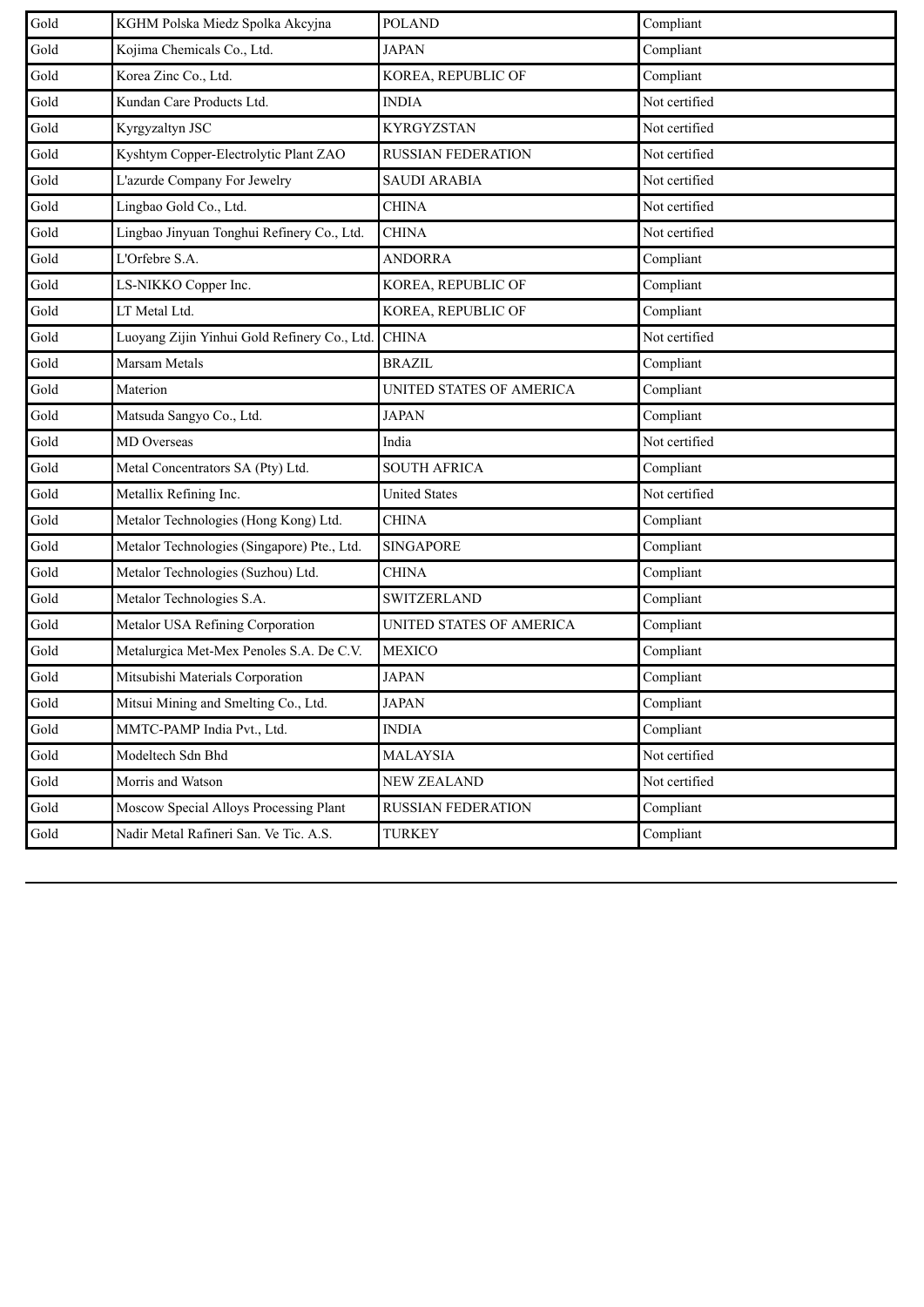| Gold | Nadir Metal Rafineri San. Ve Tic. A.Ş.                                      | <b>TURKEY</b>             | Compliant     |
|------|-----------------------------------------------------------------------------|---------------------------|---------------|
| Gold | Navoi Mining and Metallurgical Combinat                                     | <b>UZBEKISTAN</b>         | Compliant     |
| Gold | NH Recytech Company                                                         | KOREA, REPUBLIC OF        | Compliant     |
| Gold | Nihon Material Co., Ltd.                                                    | <b>JAPAN</b>              | Compliant     |
| Gold | Ogussa Osterreichische Gold- und Silber-Scheideanstalt GmbH                 | <b>AUSTRIA</b>            | Compliant     |
| Gold | Ögussa Österreichische Gold- und Silber-Scheideanstalt GmbH                 | <b>AUSTRIA</b>            | Compliant     |
| Gold | Ohura Precious Metal Industry Co., Ltd.                                     | <b>JAPAN</b>              | Compliant     |
| Gold | OJSC "The Gulidov Krasnoyarsk Non-Ferrous Metals Plant" (OJSC Krastsvetmet) | <b>RUSSIAN FEDERATION</b> | Compliant     |
| Gold | <b>OJSC Novosibirsk Refinery</b>                                            | <b>RUSSIAN FEDERATION</b> | Compliant     |
| Gold | PAMP S.A.                                                                   | <b>SWITZERLAND</b>        | Compliant     |
| Gold | Pease & Curren                                                              | UNITED STATES OF AMERICA  | Not certified |
| Gold | Penglai Penggang Gold Industry Co., Ltd.                                    | <b>CHINA</b>              | Not certified |
| Gold | Planta Recuperadora de Metales SpA                                          | <b>CHILE</b>              | Compliant     |
| Gold | Prioksky Plant of Non-Ferrous Metals                                        | <b>RUSSIAN FEDERATION</b> | Compliant     |
| Gold | PT Aneka Tambang (Persero) Tbk                                              | <b>INDONESIA</b>          | Compliant     |
| Gold | PX Precinox S.A.                                                            | <b>SWITZERLAND</b>        | Compliant     |
| Gold | QG Refining, LLC                                                            | UNITED STATES OF AMERICA  | Not certified |
| Gold | Rand Refinery (Pty) Ltd.                                                    | <b>SOUTH AFRICA</b>       | Compliant     |
| Gold | Refinery of Seemine Gold Co., Ltd.                                          | <b>CHINA</b>              | Not certified |
| Gold | REMONDIS PMR B.V.                                                           | <b>NETHERLANDS</b>        | Compliant     |
| Gold | Royal Canadian Mint                                                         | <b>CANADA</b>             | Compliant     |
| Gold | <b>SAAMP</b>                                                                | <b>FRANCE</b>             | Compliant     |
| Gold | Sabin Metal Corp.                                                           | UNITED STATES OF AMERICA  | Not certified |
| Gold | Safimet S.p.A                                                               | <b>ITALY</b>              | Compliant     |
| Gold | SAFINA A.S.                                                                 | <b>CZECHIA</b>            | Compliant     |
| Gold | Sai Refinery                                                                | <b>INDIA</b>              | Not certified |
| Gold | <b>Samduck Precious Metals</b>                                              | KOREA, REPUBLIC OF        | Compliant     |
| Gold | Samwon Metals Corp.                                                         | KOREA, REPUBLIC OF        | Not certified |
| Gold | Sancus ZFS (L'Orfebre, SA)                                                  | Colombia                  | Active        |
| Gold | SAXONIA Edelmetalle GmbH                                                    | <b>GERMANY</b>            | Compliant     |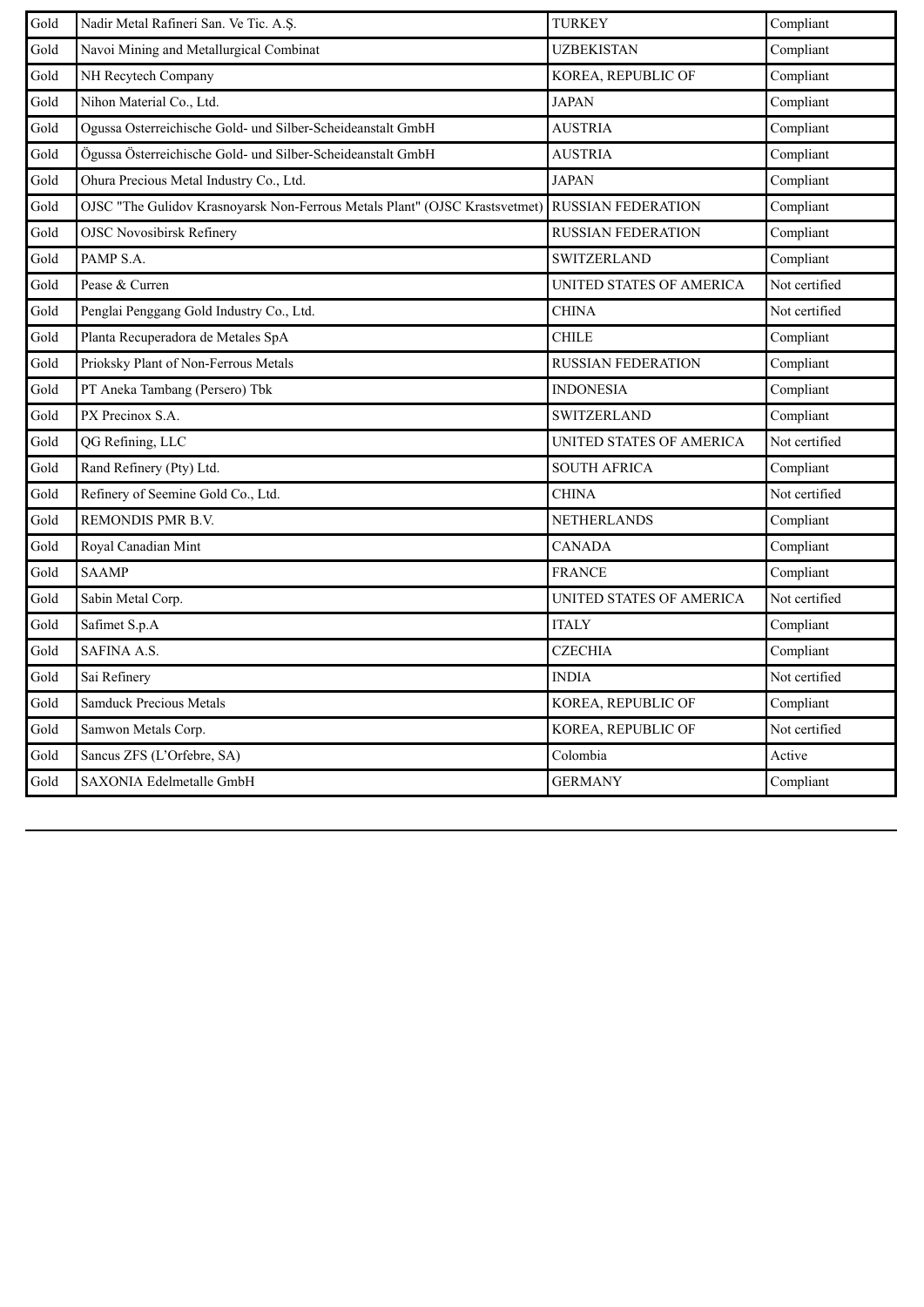| Gold | Sellem Industries Ltd.                                               | Mauritania                | Not certified |
|------|----------------------------------------------------------------------|---------------------------|---------------|
| Gold | SEMPSA Joyeria Plateria S.A.                                         | <b>SPAIN</b>              | Compliant     |
| Gold | Shandong Gold Mine(Laizhou) Smelter Co., Ltd.                        | <b>CHINA</b>              | Compliant     |
| Gold | Shandong Gold Smelting Co., Ltd.                                     | <b>CHINA</b>              | Compliant     |
| Gold | Shandong Humon Smelting Co., Ltd.                                    | <b>CHINA</b>              | Not certified |
| Gold | Shandong Tiancheng Biological Gold Industrial Co., Ltd.              | CHINA                     | Not certified |
| Gold | Shandong Zhaojin Gold & Silver Refinery Co., Ltd.                    | <b>CHINA</b>              | Compliant     |
| Gold | Shenzhen Zhonghenglong Real Industry Co., Ltd.                       | China                     | Not certified |
| Gold | Shirpur Gold Refinery Ltd.                                           | <b>INDIA</b>              | Not certified |
| Gold | Sichuan Tianze Precious Metals Co., Ltd.                             | <b>CHINA</b>              | Compliant     |
| Gold | Singway Technology Co., Ltd.                                         | TAIWAN, PROVINCE OF CHINA | Compliant     |
| Gold | SOE Shyolkovsky Factory of Secondary Precious Metals                 | <b>RUSSIAN FEDERATION</b> | Compliant     |
| Gold | Solar Applied Materials Technology Corp.                             | TAIWAN, PROVINCE OF CHINA | Compliant     |
| Gold | Sovereign Metals                                                     | <b>INDIA</b>              | Not certified |
| Gold | State Research Institute Center for Physical Sciences and Technology | <b>LITHUANIA</b>          | Not certified |
| Gold | Sudan Gold Refinery                                                  | <b>SUDAN</b>              | Not certified |
| Gold | Sumitomo Metal Mining Co., Ltd.                                      | <b>JAPAN</b>              | Compliant     |
| Gold | SungEel HiMetal Co., Ltd.                                            | KOREA, REPUBLIC OF        | Compliant     |
| Gold | Super Dragon Technology Co., Ltd.                                    | Taiwan                    | Not certified |
| Gold | T.C.A S.p.A                                                          | <b>ITALY</b>              | Compliant     |
| Gold | Tanaka Kikinzoku Kogyo K.K.                                          | <b>JAPAN</b>              | Compliant     |
| Gold | The Refinery of Shandong Gold Mining Co., Ltd.                       | China                     | Compliant     |
| Gold | Tokuriki Honten Co., Ltd.                                            | <b>JAPAN</b>              | Compliant     |
| Gold | Tongling Nonferrous Metals Group Co., Ltd.                           | <b>CHINA</b>              | Not certified |
| Gold | Tony Goetz NV                                                        | Belgium                   | Not certified |
| Gold | TOO Tau-Ken-Altyn                                                    | <b>KAZAKHSTAN</b>         | Compliant     |
| Gold | Torecom                                                              | KOREA, REPUBLIC OF        | Compliant     |
| Gold | <b>TSK Pretech</b>                                                   | KOREA, REPUBLIC OF        | Not certified |
| Gold | Umicore Precious Metals Thailand                                     | <b>THAILAND</b>           | Compliant     |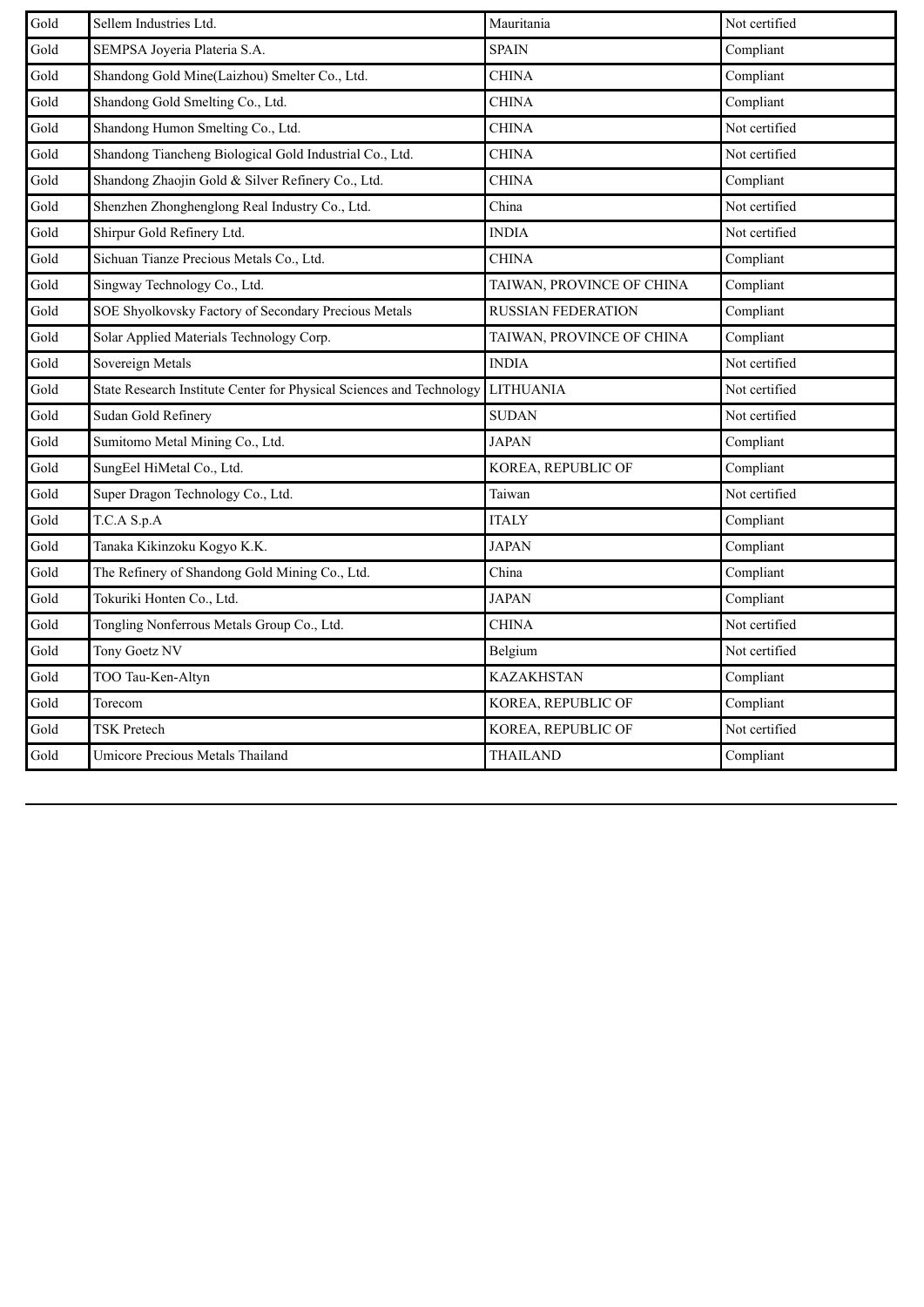| Gold     | Umicore S.A. Business Unit Precious Metals Refining | <b>BELGIUM</b>           | Compliant     |
|----------|-----------------------------------------------------|--------------------------|---------------|
| Gold     | United Precious Metal Refining, Inc.                | UNITED STATES OF AMERICA | Compliant     |
| Gold     | Valcambi S.A.                                       | <b>SWITZERLAND</b>       | Compliant     |
| Gold     | Value Trading                                       | Belgium                  | Not certified |
| Gold     | WEEEREFINING                                        | France                   | Active        |
| Gold     | Western Australian Mint (T/a The Perth Mint)        | <b>AUSTRALIA</b>         | Compliant     |
| Gold     | WIELAND Edelmetalle GmbH                            | <b>GERMANY</b>           | Compliant     |
| Gold     | Xstrata                                             | <b>CANADA</b>            | Compliant     |
| Gold     | Yamakin Co., Ltd.                                   | <b>JAPAN</b>             | Compliant     |
| Gold     | Yamamoto Precious Metal Co., Ltd.                   | <b>JAPAN</b>             | Compliant     |
| Gold     | Yokohama Metal Co., Ltd.                            | <b>JAPAN</b>             | Compliant     |
| Gold     | Yunnan Copper Industry Co., Ltd.                    | <b>CHINA</b>             | Not certified |
| Gold     | Zhaojin Mining Industry Co., Ltd.                   | <b>CHINA</b>             | Compliant     |
| Gold     | Zhongyuan Gold Smelter of Zhongjin Gold Corporation | <b>CHINA</b>             | Compliant     |
| Gold     | Zijin Mining Group Co., Ltd. Gold Refinery          | <b>CHINA</b>             | Compliant     |
| Tantalum | <b>AMG Brasil</b>                                   | <b>Brazil</b>            | Compliant     |
| Tantalum | Changsha South Tantalum Niobium Co., Ltd.           | <b>CHINA</b>             | Compliant     |
| Tantalum | D Block Metals, LLC                                 | UNITED STATES OF AMERICA | Compliant     |
| Tantalum | Exotech Inc.                                        | UNITED STATES OF AMERICA | Compliant     |
| Tantalum | F&X Electro-Materials Ltd.                          | <b>CHINA</b>             | Compliant     |
| Tantalum | FIR Metals & Resource Ltd.                          | CHINA                    | Compliant     |
| Tantalum | Global Advanced Metals Aizu                         | <b>JAPAN</b>             | Compliant     |
| Tantalum | Global Advanced Metals Boyertown                    | UNITED STATES OF AMERICA | Compliant     |
| Tantalum | Guangdong Rising Rare Metals-EO Materials Ltd.      | China                    | Compliant     |
| Tantalum | Guangdong Zhiyuan New Material Co., Ltd.            | China                    | Compliant     |
| Tantalum | H.C. Starck Hermsdorf GmbH                          | <b>GERMANY</b>           | Compliant     |
| Tantalum | H.C. Starck Inc.                                    | UNITED STATES OF AMERICA | Compliant     |
| Tantalum | Hengyang King Xing Lifeng New Materials Co., Ltd.   | <b>CHINA</b>             | Compliant     |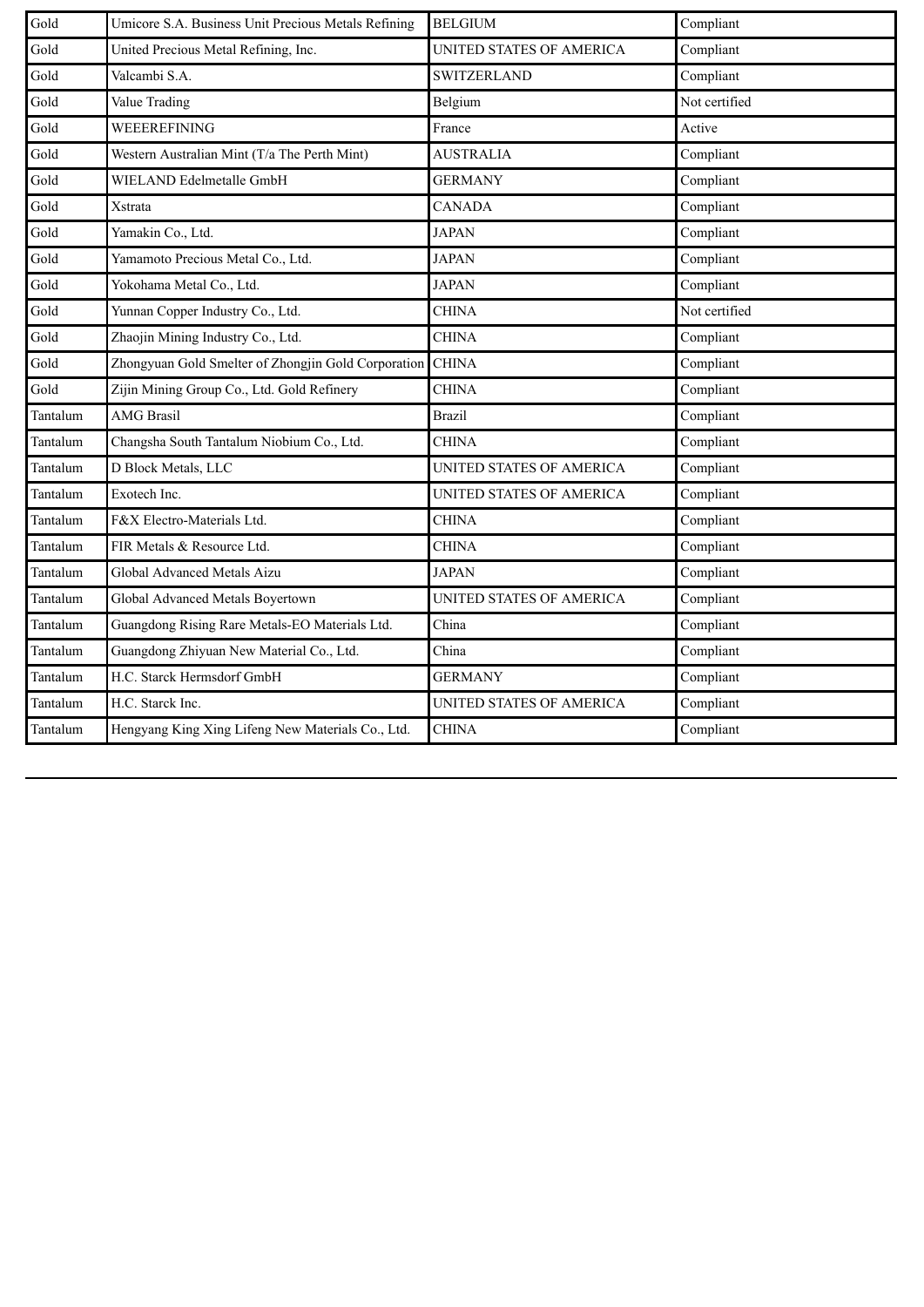| Tantalum | Jiangxi Dinghai Tantalum & Niobium Co., Ltd.         | <b>CHINA</b>                 | Compliant |
|----------|------------------------------------------------------|------------------------------|-----------|
| Tantalum | Jiangxi Tuohong New Raw Material                     | <b>CHINA</b>                 | Compliant |
| Tantalum | JiuJiang JinXin Nonferrous Metals Co., Ltd.          | <b>CHINA</b>                 | Compliant |
| Tantalum | Jiujiang Tanbre Co., Ltd.                            | <b>CHINA</b>                 | Compliant |
| Tantalum | Jiujiang Zhongao Tantalum & Niobium Co., Ltd.        | <b>CHINA</b>                 | Compliant |
| Tantalum | <b>KEMET Blue Metals</b>                             | Mexico                       | Compliant |
| Tantalum | KEMET de Mexico                                      | <b>MEXICO</b>                | Compliant |
| Tantalum | LSM Brasil S.A.                                      | <b>BRAZIL</b>                | Compliant |
| Tantalum | Meta Materials                                       | NORTH MACEDONIA, REPUBLIC OF | Compliant |
| Tantalum | Metallurgical Products India Pvt., Ltd.              | <b>INDIA</b>                 | Compliant |
| Tantalum | Mineracao Taboca S.A.                                | <b>BRAZIL</b>                | Compliant |
| Tantalum | Ningxia Orient Tantalum Industry Co., Ltd.           | <b>CHINA</b>                 | Compliant |
| Tantalum | <b>NPM Silmet AS</b>                                 | <b>ESTONIA</b>               | Compliant |
| Tantalum | QuantumClean                                         | UNITED STATES OF AMERICA     | Compliant |
| Tantalum | Resind Industria e Comercio Ltda.                    | <b>BRAZIL</b>                | Compliant |
| Tantalum | RFH Yancheng Jinye New Material Technology Co., Ltd. | China                        | Compliant |
| Tantalum | Solikamsk Magnesium Works OAO                        | <b>RUSSIAN FEDERATION</b>    | Compliant |
| Tantalum | Taki Chemical Co., Ltd.                              | <b>JAPAN</b>                 | Compliant |
| Tantalum | TANIOBIS Co., Ltd.                                   | <b>THAILAND</b>              | Compliant |
| Tantalum | <b>TANIOBIS GmbH</b>                                 | <b>GERMANY</b>               | Compliant |
| Tantalum | TANIOBIS Japan Co., Ltd.                             | <b>JAPAN</b>                 | Compliant |
| Tantalum | TANIOBIS Smelting GmbH & Co. KG                      | <b>GERMANY</b>               | Compliant |
| Tantalum | <b>Telex Metals</b>                                  | UNITED STATES OF AMERICA     | Compliant |
| Tantalum | Ulba Metallurgical Plant JSC                         | <b>KAZAKHSTAN</b>            | Compliant |
| Tantalum | XIMEI RESOURCES (GUANGDONG) LIMITED                  | <b>CHINA</b>                 | Compliant |
| Tantalum | XinXing HaoRong Electronic Material Co., Ltd.        | CHINA                        | Compliant |
| Tantalum | Yanling Jincheng Tantalum & Niobium Co., Ltd.        | <b>CHINA</b>                 | Compliant |
| Tin      | Alent plc                                            | <b>UNITED STATES</b>         | Compliant |
| Tin      | Alpha                                                | UNITED STATES OF AMERICA     | Compliant |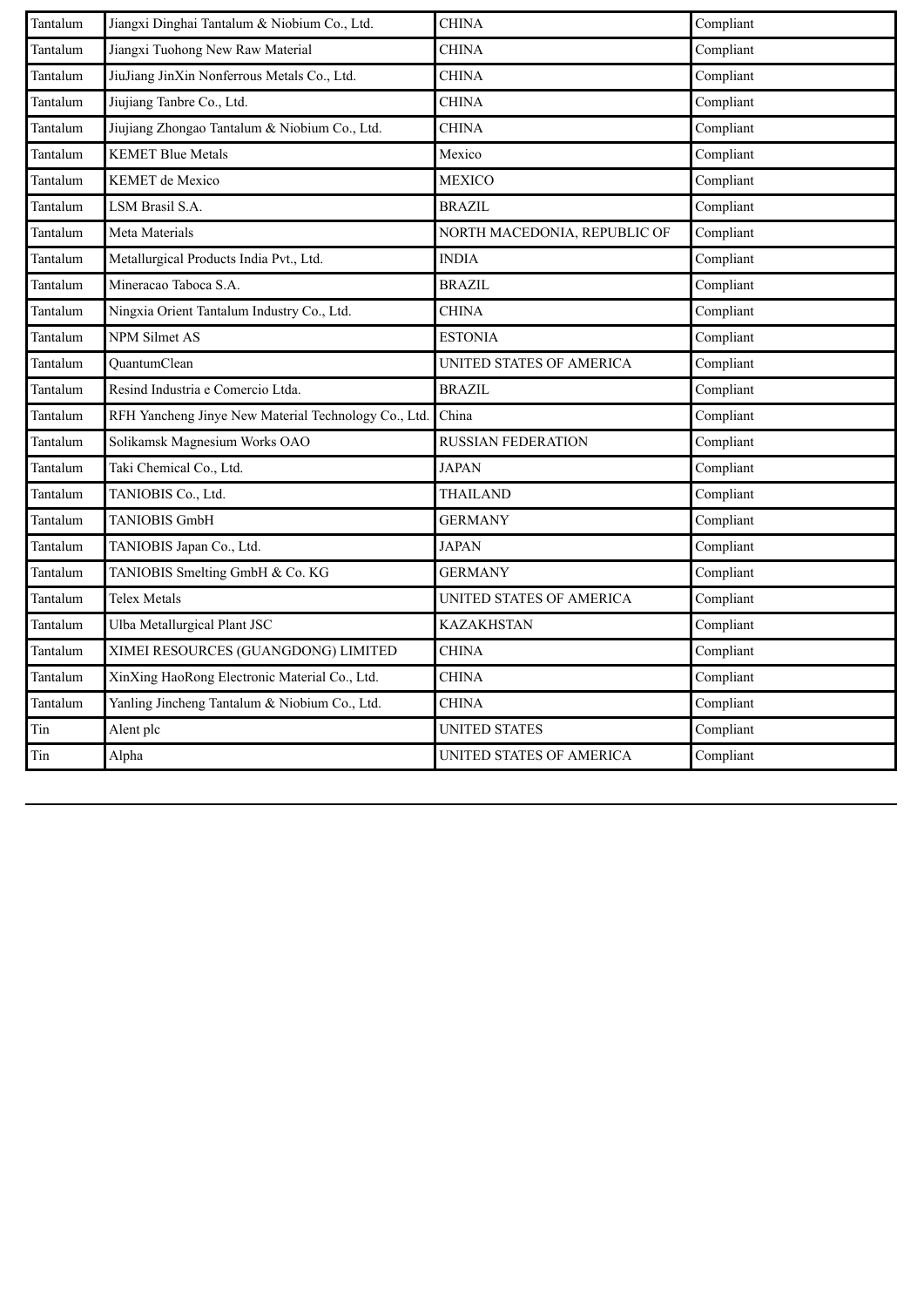| Tin | An Vinh Joint Stock Mineral Processing Company                                        | <b>VIET NAM</b>                         | Not certified |
|-----|---------------------------------------------------------------------------------------|-----------------------------------------|---------------|
| Tin | Chenzhou Yunxiang Mining and Metallurgy Co., Ltd.                                     | <b>CHINA</b>                            | Compliant     |
| Tin | Chifeng Dajingzi Tin Industry Co., Ltd.                                               | <b>CHINA</b>                            | Compliant     |
| Tin | China Tin Co., Ltd.                                                                   | <b>CHINA</b>                            | Compliant     |
| Tin | China Tin Group Co., Ltd.                                                             | <b>CHINA</b>                            | Compliant     |
| Tin | CRM Fundicao De Metais E Comercio De Equipamentos Eletronicos Do Brasil Ltda          | <b>BRAZIL</b>                           | Active        |
| Tin | <b>CRM</b> Synergies                                                                  | <b>SPAIN</b>                            | Active        |
| Tin | CV Ayi Jaya                                                                           | <b>INDONESIA</b>                        | Not certified |
| Tin | CV Venus Inti Perkasa                                                                 | <b>INDONESIA</b>                        | Active        |
| Tin | Dongguan CiEXPO Environmental Engineering Co., Ltd.                                   | <b>CHINA</b>                            | Not certified |
| Tin | Electro-Mechanical Facility of the Cao Bang Minerals & Metallurgy Joint Stock Company | <b>VIET NAM</b>                         | Not certified |
| Tin | <b>EM Vinto</b>                                                                       | <b>BOLIVIA (PLURINATIONAL STATE OF)</b> | Compliant     |
| Tin | <b>ENAF</b>                                                                           | <b>BOLIVIA (PLURINATIONAL STATE OF)</b> | Compliant     |
| Tin | Estanho de Rondonia S.A.                                                              | <b>BRAZIL</b>                           | Active        |
| Tin | Fabrica Auricchio Industria e Comercio Ltda.                                          | <b>BRAZIL</b>                           | Compliant     |
| Tin | Fenix Metals                                                                          | <b>POLAND</b>                           | Compliant     |
| Tin | Gejiu City Fuxiang Industry and Trade Co., Ltd.                                       | <b>CHINA</b>                            | Not certified |
| Tin | Gejiu Fengming Metallurgy Chemical Plant                                              | <b>CHINA</b>                            | Not certified |
| Tin | Gejiu Kai Meng Industry and Trade LLC                                                 | <b>CHINA</b>                            | Compliant     |
| Tin | Gejiu Non-Ferrous Metal Processing Co., Ltd.                                          | <b>CHINA</b>                            | Compliant     |
| Tin | Gejiu Yunxin Nonferrous Electrolysis Co., Ltd.                                        | <b>CHINA</b>                            | Compliant     |
| Tin | Gejiu Zili Mining And Metallurgy Co., Ltd.                                            | <b>CHINA</b>                            | Compliant     |
| Tin | Guangdong Hanhe Non-Ferrous Metal Co., Ltd.                                           | <b>CHINA</b>                            | Compliant     |
| Tin | HuiChang Hill Tin Industry Co., Ltd.                                                  | <b>CHINA</b>                            | Compliant     |
| Tin | Jiangxi New Nanshan Technology Ltd.                                                   | <b>CHINA</b>                            | Compliant     |
| Tin | Luna Smelter, Ltd.                                                                    | <b>RWANDA</b>                           | Compliant     |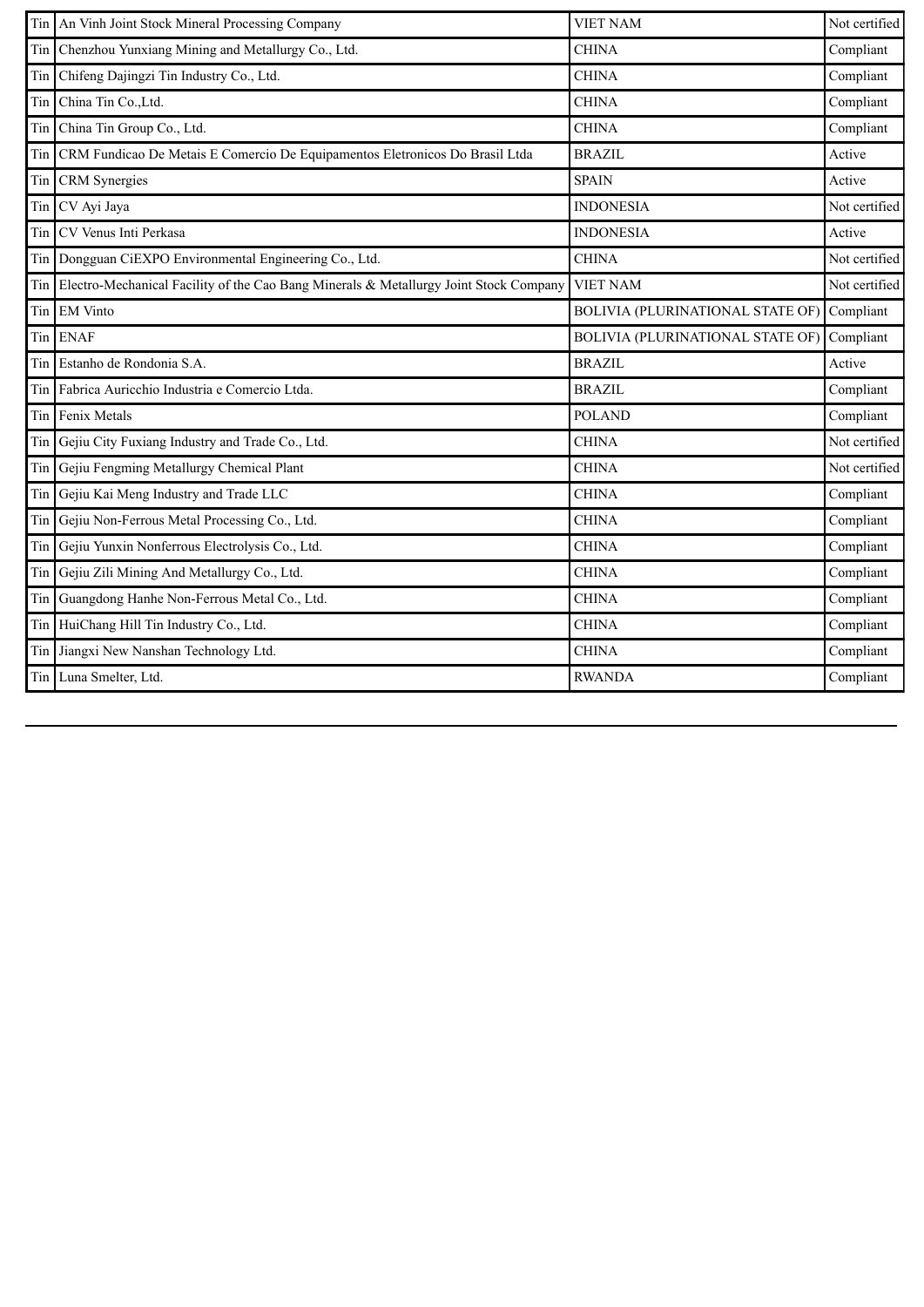| Compliant<br>Magnu's Minerais Metais e Ligas Ltda.<br>Tin<br><b>BRAZIL</b><br>Malaysia Smelting Corporation (MSC)<br>Compliant<br>Tin<br><b>MALAYSIA</b><br>Melt Metais e Ligas S.A.<br><b>BRAZIL</b><br>Compliant<br>Tin<br>Tin<br>Metallic Resources, Inc.<br>Compliant<br>UNITED STATES OF AMERICA<br>Compliant<br>Tin<br>Metallo Belgium N.V.<br><b>BELGIUM</b><br>Metallo Spain S.L.U.<br>Compliant<br>Tin<br><b>SPAIN</b><br>Metallo-Chimique N.V.<br>Compliant<br>Tin<br><b>BELGIUM</b><br>Mineração Taboca S.A.<br>Compliant<br>Tin<br><b>BRAZIL</b><br>Tin<br>Minsur<br><b>PERU</b><br>Compliant<br>Nankang Nanshan Tin Manufactory Co., Ltd.<br>Compliant<br>Tin<br><b>CHINA</b><br>Not certified<br>Tin<br>Nghe Tinh Non-Ferrous Metals Joint Stock Company<br><b>VIET NAM</b><br>Novosibirsk Processing Plant Ltd.<br>Tin<br>RUSSIAN FEDERATION<br>Active<br>O.M. Manufacturing (Thailand) Co., Ltd.<br>Compliant<br><b>THAILAND</b><br>Tin<br>O.M. Manufacturing Philippines, Inc.<br>Tin<br><b>PHILIPPINES</b><br>Compliant<br>Operaciones Metalurgical S.A.<br>Tin<br><b>BOLIVIA</b><br>Compliant<br>Tin<br>Operaciones Metalurgicas S.A.<br><b>BOLIVIA (PLURINATIONAL STATE OF)</b><br>Compliant<br>Pongpipat Company Limited<br>Not certified<br>Tin<br><b>MYANMAR</b><br>Precious Minerals and Smelting Limited<br>Not certified<br>Tin<br><b>INDIA</b><br>PT Aries Kencana Sejahtera<br><b>INDONESIA</b><br>Not certified<br>Tin<br><b>INDONESIA</b><br>Compliant<br>Tin<br>PT Artha Cipta Langgeng<br>PT ATD Makmur Mandiri Jaya<br>Compliant<br>Tin<br><b>INDONESIA</b><br>PT Babel Inti Perkasa<br>Compliant<br>Tin<br><b>INDONESIA</b><br>PT Babel Surya Alam Lestari<br>Compliant<br><b>INDONESIA</b><br>Tin<br>PT Bangka Serumpun<br><b>INDONESIA</b><br>Compliant<br>Tin<br>PT Belitung Industri Sejahtera<br>Not certified<br>Tin<br><b>INDONESIA</b><br>Tin<br>PT Bukit Timah<br><b>INDONESIA</b><br>Active<br>PT Cipta Persada Mulia<br>Compliant<br>Indonesia<br>Not certified<br>$\rm{Tin}$<br>PT Lautan Harmonis Sejahtera<br><b>INDONESIA</b><br>PT Masbro Alam Stania<br>Tin<br>Indonesia<br>Active<br>$\rm{Tin}$<br>PT Menara Cipta Mulia<br><b>INDONESIA</b><br>Compliant<br>Compliant<br>PT Mitra Stania Prima<br><b>INDONESIA</b><br>Tin | Tin          | Ma'anshan Weitai Tin Co., Ltd. | <b>CHINA</b> | Compliant |
|--------------------------------------------------------------------------------------------------------------------------------------------------------------------------------------------------------------------------------------------------------------------------------------------------------------------------------------------------------------------------------------------------------------------------------------------------------------------------------------------------------------------------------------------------------------------------------------------------------------------------------------------------------------------------------------------------------------------------------------------------------------------------------------------------------------------------------------------------------------------------------------------------------------------------------------------------------------------------------------------------------------------------------------------------------------------------------------------------------------------------------------------------------------------------------------------------------------------------------------------------------------------------------------------------------------------------------------------------------------------------------------------------------------------------------------------------------------------------------------------------------------------------------------------------------------------------------------------------------------------------------------------------------------------------------------------------------------------------------------------------------------------------------------------------------------------------------------------------------------------------------------------------------------------------------------------------------------------------------------------------------------------------------------------------------------------------------------------------------------------------------------------------------------------------------------------------------------------------------------------------------------------------------|--------------|--------------------------------|--------------|-----------|
|                                                                                                                                                                                                                                                                                                                                                                                                                                                                                                                                                                                                                                                                                                                                                                                                                                                                                                                                                                                                                                                                                                                                                                                                                                                                                                                                                                                                                                                                                                                                                                                                                                                                                                                                                                                                                                                                                                                                                                                                                                                                                                                                                                                                                                                                                |              |                                |              |           |
|                                                                                                                                                                                                                                                                                                                                                                                                                                                                                                                                                                                                                                                                                                                                                                                                                                                                                                                                                                                                                                                                                                                                                                                                                                                                                                                                                                                                                                                                                                                                                                                                                                                                                                                                                                                                                                                                                                                                                                                                                                                                                                                                                                                                                                                                                |              |                                |              |           |
|                                                                                                                                                                                                                                                                                                                                                                                                                                                                                                                                                                                                                                                                                                                                                                                                                                                                                                                                                                                                                                                                                                                                                                                                                                                                                                                                                                                                                                                                                                                                                                                                                                                                                                                                                                                                                                                                                                                                                                                                                                                                                                                                                                                                                                                                                |              |                                |              |           |
|                                                                                                                                                                                                                                                                                                                                                                                                                                                                                                                                                                                                                                                                                                                                                                                                                                                                                                                                                                                                                                                                                                                                                                                                                                                                                                                                                                                                                                                                                                                                                                                                                                                                                                                                                                                                                                                                                                                                                                                                                                                                                                                                                                                                                                                                                |              |                                |              |           |
|                                                                                                                                                                                                                                                                                                                                                                                                                                                                                                                                                                                                                                                                                                                                                                                                                                                                                                                                                                                                                                                                                                                                                                                                                                                                                                                                                                                                                                                                                                                                                                                                                                                                                                                                                                                                                                                                                                                                                                                                                                                                                                                                                                                                                                                                                |              |                                |              |           |
|                                                                                                                                                                                                                                                                                                                                                                                                                                                                                                                                                                                                                                                                                                                                                                                                                                                                                                                                                                                                                                                                                                                                                                                                                                                                                                                                                                                                                                                                                                                                                                                                                                                                                                                                                                                                                                                                                                                                                                                                                                                                                                                                                                                                                                                                                |              |                                |              |           |
|                                                                                                                                                                                                                                                                                                                                                                                                                                                                                                                                                                                                                                                                                                                                                                                                                                                                                                                                                                                                                                                                                                                                                                                                                                                                                                                                                                                                                                                                                                                                                                                                                                                                                                                                                                                                                                                                                                                                                                                                                                                                                                                                                                                                                                                                                |              |                                |              |           |
|                                                                                                                                                                                                                                                                                                                                                                                                                                                                                                                                                                                                                                                                                                                                                                                                                                                                                                                                                                                                                                                                                                                                                                                                                                                                                                                                                                                                                                                                                                                                                                                                                                                                                                                                                                                                                                                                                                                                                                                                                                                                                                                                                                                                                                                                                |              |                                |              |           |
|                                                                                                                                                                                                                                                                                                                                                                                                                                                                                                                                                                                                                                                                                                                                                                                                                                                                                                                                                                                                                                                                                                                                                                                                                                                                                                                                                                                                                                                                                                                                                                                                                                                                                                                                                                                                                                                                                                                                                                                                                                                                                                                                                                                                                                                                                |              |                                |              |           |
|                                                                                                                                                                                                                                                                                                                                                                                                                                                                                                                                                                                                                                                                                                                                                                                                                                                                                                                                                                                                                                                                                                                                                                                                                                                                                                                                                                                                                                                                                                                                                                                                                                                                                                                                                                                                                                                                                                                                                                                                                                                                                                                                                                                                                                                                                |              |                                |              |           |
|                                                                                                                                                                                                                                                                                                                                                                                                                                                                                                                                                                                                                                                                                                                                                                                                                                                                                                                                                                                                                                                                                                                                                                                                                                                                                                                                                                                                                                                                                                                                                                                                                                                                                                                                                                                                                                                                                                                                                                                                                                                                                                                                                                                                                                                                                |              |                                |              |           |
|                                                                                                                                                                                                                                                                                                                                                                                                                                                                                                                                                                                                                                                                                                                                                                                                                                                                                                                                                                                                                                                                                                                                                                                                                                                                                                                                                                                                                                                                                                                                                                                                                                                                                                                                                                                                                                                                                                                                                                                                                                                                                                                                                                                                                                                                                |              |                                |              |           |
|                                                                                                                                                                                                                                                                                                                                                                                                                                                                                                                                                                                                                                                                                                                                                                                                                                                                                                                                                                                                                                                                                                                                                                                                                                                                                                                                                                                                                                                                                                                                                                                                                                                                                                                                                                                                                                                                                                                                                                                                                                                                                                                                                                                                                                                                                |              |                                |              |           |
|                                                                                                                                                                                                                                                                                                                                                                                                                                                                                                                                                                                                                                                                                                                                                                                                                                                                                                                                                                                                                                                                                                                                                                                                                                                                                                                                                                                                                                                                                                                                                                                                                                                                                                                                                                                                                                                                                                                                                                                                                                                                                                                                                                                                                                                                                |              |                                |              |           |
|                                                                                                                                                                                                                                                                                                                                                                                                                                                                                                                                                                                                                                                                                                                                                                                                                                                                                                                                                                                                                                                                                                                                                                                                                                                                                                                                                                                                                                                                                                                                                                                                                                                                                                                                                                                                                                                                                                                                                                                                                                                                                                                                                                                                                                                                                |              |                                |              |           |
|                                                                                                                                                                                                                                                                                                                                                                                                                                                                                                                                                                                                                                                                                                                                                                                                                                                                                                                                                                                                                                                                                                                                                                                                                                                                                                                                                                                                                                                                                                                                                                                                                                                                                                                                                                                                                                                                                                                                                                                                                                                                                                                                                                                                                                                                                |              |                                |              |           |
|                                                                                                                                                                                                                                                                                                                                                                                                                                                                                                                                                                                                                                                                                                                                                                                                                                                                                                                                                                                                                                                                                                                                                                                                                                                                                                                                                                                                                                                                                                                                                                                                                                                                                                                                                                                                                                                                                                                                                                                                                                                                                                                                                                                                                                                                                |              |                                |              |           |
|                                                                                                                                                                                                                                                                                                                                                                                                                                                                                                                                                                                                                                                                                                                                                                                                                                                                                                                                                                                                                                                                                                                                                                                                                                                                                                                                                                                                                                                                                                                                                                                                                                                                                                                                                                                                                                                                                                                                                                                                                                                                                                                                                                                                                                                                                |              |                                |              |           |
|                                                                                                                                                                                                                                                                                                                                                                                                                                                                                                                                                                                                                                                                                                                                                                                                                                                                                                                                                                                                                                                                                                                                                                                                                                                                                                                                                                                                                                                                                                                                                                                                                                                                                                                                                                                                                                                                                                                                                                                                                                                                                                                                                                                                                                                                                |              |                                |              |           |
|                                                                                                                                                                                                                                                                                                                                                                                                                                                                                                                                                                                                                                                                                                                                                                                                                                                                                                                                                                                                                                                                                                                                                                                                                                                                                                                                                                                                                                                                                                                                                                                                                                                                                                                                                                                                                                                                                                                                                                                                                                                                                                                                                                                                                                                                                |              |                                |              |           |
|                                                                                                                                                                                                                                                                                                                                                                                                                                                                                                                                                                                                                                                                                                                                                                                                                                                                                                                                                                                                                                                                                                                                                                                                                                                                                                                                                                                                                                                                                                                                                                                                                                                                                                                                                                                                                                                                                                                                                                                                                                                                                                                                                                                                                                                                                |              |                                |              |           |
|                                                                                                                                                                                                                                                                                                                                                                                                                                                                                                                                                                                                                                                                                                                                                                                                                                                                                                                                                                                                                                                                                                                                                                                                                                                                                                                                                                                                                                                                                                                                                                                                                                                                                                                                                                                                                                                                                                                                                                                                                                                                                                                                                                                                                                                                                |              |                                |              |           |
|                                                                                                                                                                                                                                                                                                                                                                                                                                                                                                                                                                                                                                                                                                                                                                                                                                                                                                                                                                                                                                                                                                                                                                                                                                                                                                                                                                                                                                                                                                                                                                                                                                                                                                                                                                                                                                                                                                                                                                                                                                                                                                                                                                                                                                                                                |              |                                |              |           |
|                                                                                                                                                                                                                                                                                                                                                                                                                                                                                                                                                                                                                                                                                                                                                                                                                                                                                                                                                                                                                                                                                                                                                                                                                                                                                                                                                                                                                                                                                                                                                                                                                                                                                                                                                                                                                                                                                                                                                                                                                                                                                                                                                                                                                                                                                |              |                                |              |           |
|                                                                                                                                                                                                                                                                                                                                                                                                                                                                                                                                                                                                                                                                                                                                                                                                                                                                                                                                                                                                                                                                                                                                                                                                                                                                                                                                                                                                                                                                                                                                                                                                                                                                                                                                                                                                                                                                                                                                                                                                                                                                                                                                                                                                                                                                                |              |                                |              |           |
|                                                                                                                                                                                                                                                                                                                                                                                                                                                                                                                                                                                                                                                                                                                                                                                                                                                                                                                                                                                                                                                                                                                                                                                                                                                                                                                                                                                                                                                                                                                                                                                                                                                                                                                                                                                                                                                                                                                                                                                                                                                                                                                                                                                                                                                                                |              |                                |              |           |
|                                                                                                                                                                                                                                                                                                                                                                                                                                                                                                                                                                                                                                                                                                                                                                                                                                                                                                                                                                                                                                                                                                                                                                                                                                                                                                                                                                                                                                                                                                                                                                                                                                                                                                                                                                                                                                                                                                                                                                                                                                                                                                                                                                                                                                                                                | $\rm \, Tin$ |                                |              |           |
|                                                                                                                                                                                                                                                                                                                                                                                                                                                                                                                                                                                                                                                                                                                                                                                                                                                                                                                                                                                                                                                                                                                                                                                                                                                                                                                                                                                                                                                                                                                                                                                                                                                                                                                                                                                                                                                                                                                                                                                                                                                                                                                                                                                                                                                                                |              |                                |              |           |
|                                                                                                                                                                                                                                                                                                                                                                                                                                                                                                                                                                                                                                                                                                                                                                                                                                                                                                                                                                                                                                                                                                                                                                                                                                                                                                                                                                                                                                                                                                                                                                                                                                                                                                                                                                                                                                                                                                                                                                                                                                                                                                                                                                                                                                                                                |              |                                |              |           |
|                                                                                                                                                                                                                                                                                                                                                                                                                                                                                                                                                                                                                                                                                                                                                                                                                                                                                                                                                                                                                                                                                                                                                                                                                                                                                                                                                                                                                                                                                                                                                                                                                                                                                                                                                                                                                                                                                                                                                                                                                                                                                                                                                                                                                                                                                |              |                                |              |           |
|                                                                                                                                                                                                                                                                                                                                                                                                                                                                                                                                                                                                                                                                                                                                                                                                                                                                                                                                                                                                                                                                                                                                                                                                                                                                                                                                                                                                                                                                                                                                                                                                                                                                                                                                                                                                                                                                                                                                                                                                                                                                                                                                                                                                                                                                                |              |                                |              |           |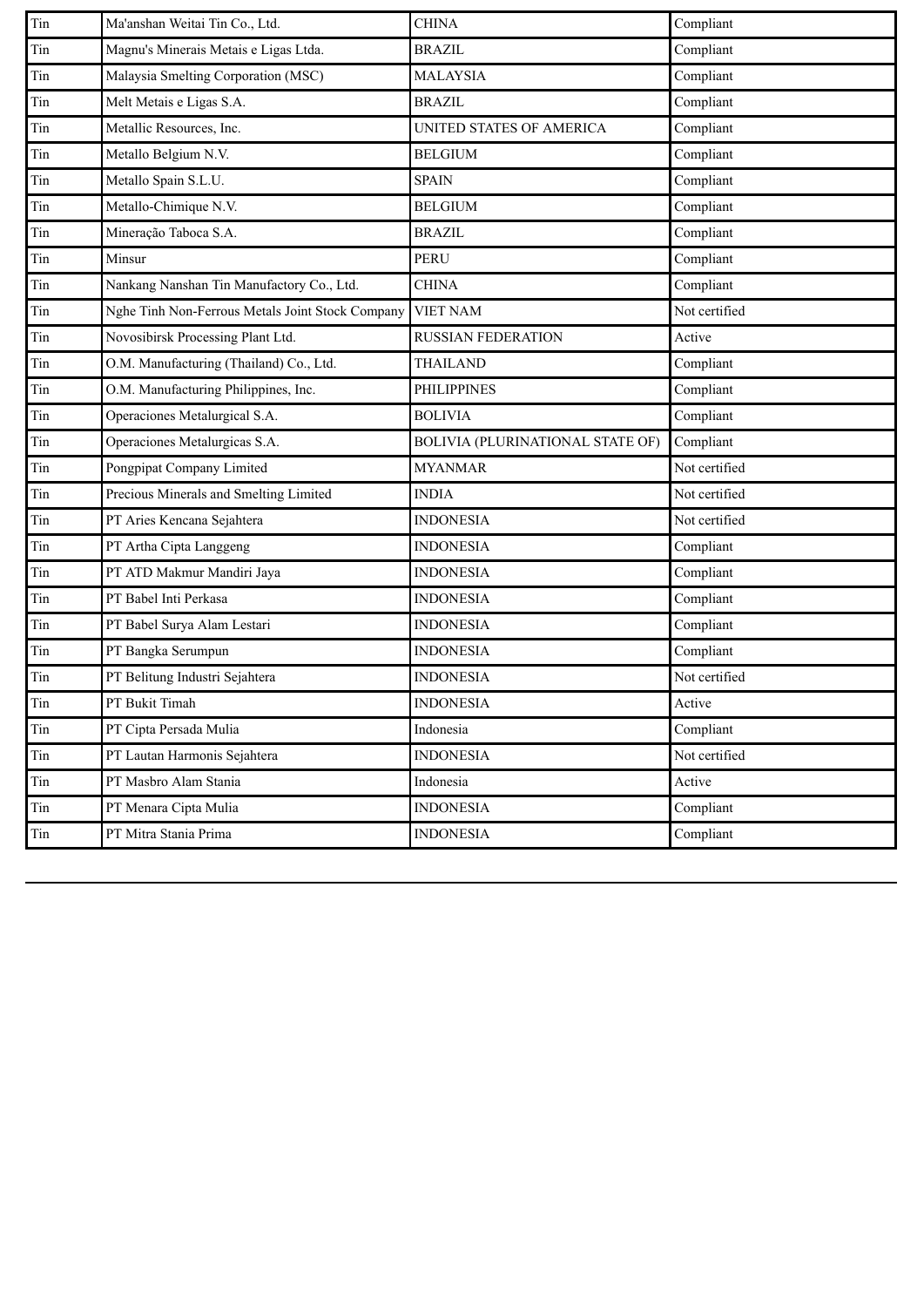| Tin       | PT Mitra Sukses Globalindo                         | <b>INDONESIA</b>          | Active        |
|-----------|----------------------------------------------------|---------------------------|---------------|
| Tin       | PT Panca Mega Persada                              | <b>INDONESIA</b>          | Not certified |
| Tin       | PT Prima Timah Utama                               | <b>INDONESIA</b>          | Compliant     |
| Tin       | PT Rajawali Rimba Perkasa                          | <b>INDONESIA</b>          | Compliant     |
| Tin       | PT Rajehan Ariq                                    | <b>INDONESIA</b>          | Compliant     |
| Tin       | PT Refined Bangka Tin                              | <b>INDONESIA</b>          | Compliant     |
| Tin       | PT Sariwiguna Binasentosa                          | <b>INDONESIA</b>          | Compliant     |
| Tin       | PT Stanindo Inti Perkasa                           | <b>INDONESIA</b>          | Compliant     |
| Tin       | PT Sukses Inti Makmur                              | <b>INDONESIA</b>          | Active        |
| Tin       | PT Timah (Persero) Tbk Kundur                      | <b>INDONESIA</b>          | Compliant     |
| Tin       | PT Timah (Persero) Tbk Mentok                      | <b>INDONESIA</b>          | Compliant     |
| Tin       | PT Timah Nusantara                                 | <b>INDONESIA</b>          | Active        |
| Tin       | PT Timah Tbk Kundur                                | <b>INDONESIA</b>          | Compliant     |
| Tin       | PT Timah Tbk Mentok                                | <b>INDONESIA</b>          | Compliant     |
| Tin       | PT Tinindo Inter Nusa                              | <b>INDONESIA</b>          | Compliant     |
| Tin       | PT Tirus Putra Mandiri                             | Indonesia                 | Not certified |
| Tin       | PT Tommy Utama                                     | Indonesia                 | Not certified |
| Tin       | Resind Indústria e Comércio Ltda.                  | <b>BRAZIL</b>             | Compliant     |
| Tin       | Rui Da Hung                                        | TAIWAN, PROVINCE OF CHINA | Compliant     |
| Tin       | Smelter not listed                                 | <b>CHINA</b>              | Compliant     |
| Tin       | Soft Metais Ltda.                                  | <b>BRAZIL</b>             | Compliant     |
| Tin       | Super Ligas                                        | <b>BRAZIL</b>             | Active        |
| Tin       | Thai Nguyen Mining and Metallurgy Co., Ltd.        | <b>VIET NAM</b>           | Compliant     |
| Tin       | Thaisarco                                          | <b>THAILAND</b>           | Compliant     |
| Tin       | Tin Technology & Refining                          | UNITED STATES OF AMERICA  | Compliant     |
| Tin       | Tuyen Quang Non-Ferrous Metals Joint Stock Company | <b>VIET NAM</b>           | Not certified |
| $\rm Tin$ | VQB Mineral and Trading Group JSC                  | Viet Nam                  | Not certified |
| Tin       | White Solder Metalurgia e Mineracao Ltda.          | <b>BRAZIL</b>             | Compliant     |
| Tin       | White Solder Metalurgia e Mineração Ltda.          | <b>BRAZIL</b>             | Compliant     |
| Tin       | Yunnan Chengfeng                                   | <b>CHINA</b>              | Compliant     |
| Tin       | Yunnan Chengfeng Non-ferrous Metals Co., Ltd.      | <b>CHINA</b>              | Compliant     |
| Tin       | Yunnan Tin Company Limited                         | <b>CHINA</b>              | Active        |
| Tin       | Yunnan Yunfan Non-ferrous Metals Co., Ltd.         | <b>CHINA</b>              | Compliant     |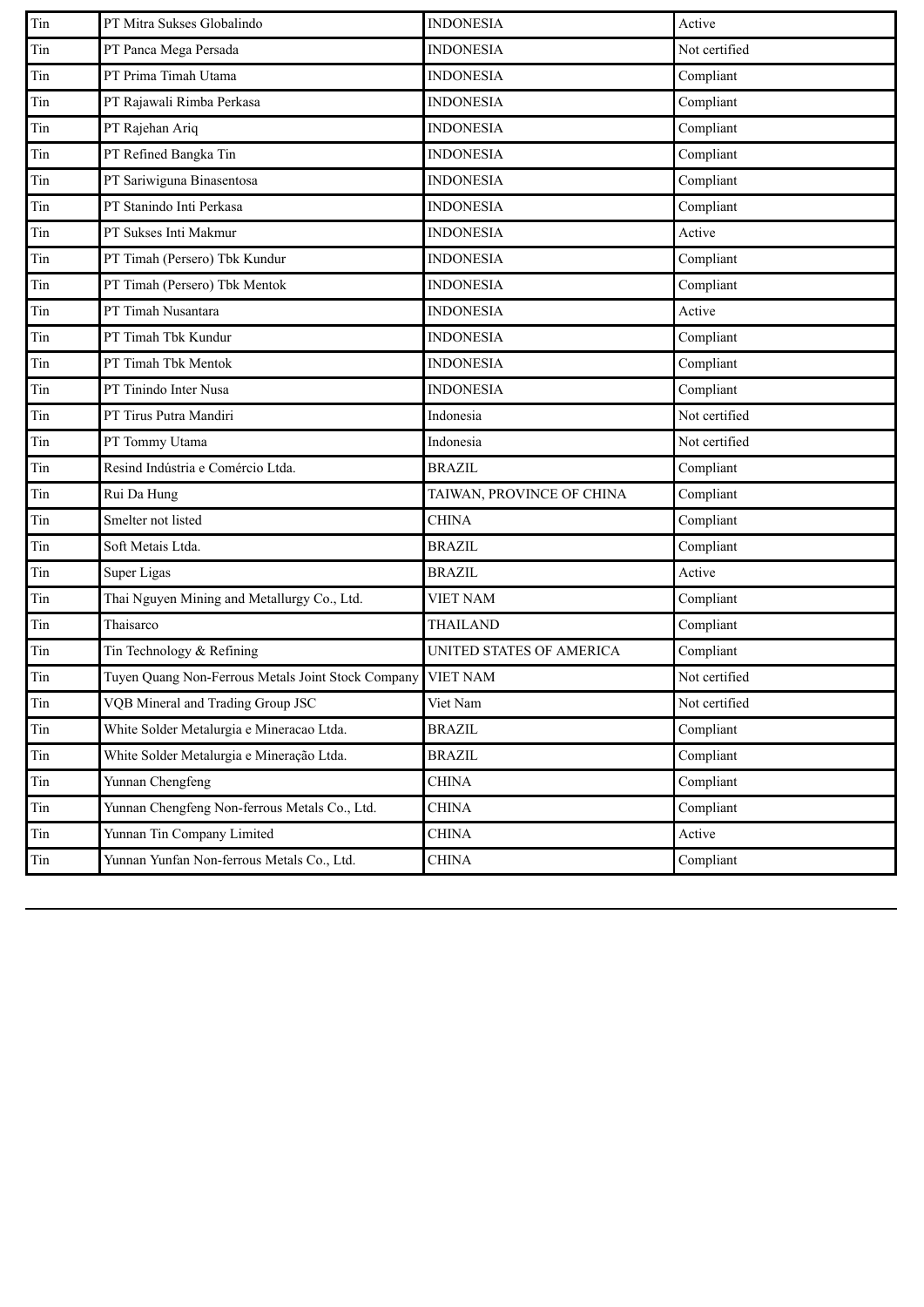| Tungsten | A.L.M.T. Corp.                                             | <b>JAPAN</b>              | Compliant     |
|----------|------------------------------------------------------------|---------------------------|---------------|
| Tungsten | A.L.M.T. TUNGSTEN Corp.                                    | Japan                     | Compliant     |
| Tungsten | <b>ACL Metais Eireli</b>                                   | <b>BRAZIL</b>             | Compliant     |
| Tungsten | Albasteel Industria e Comercio de Ligas Para Fundicao Ltd. | <b>BRAZIL</b>             | Active        |
| Tungsten | Artek LLC                                                  | <b>Russian Federation</b> | Not certified |
| Tungsten | Asia Tungsten Products Vietnam Ltd.                        | <b>VIET NAM</b>           | Compliant     |
| Tungsten | Chenzhou Diamond Tungsten Products Co., Ltd.               | <b>CHINA</b>              | Compliant     |
| Tungsten | China Molybdenum Co., Ltd.                                 | China                     | Compliant     |
| Tungsten | China Molybdenum Tungsten Co., Ltd.                        | <b>CHINA</b>              | Compliant     |
| Tungsten | Chongyi Zhangyuan Tungsten Co., Ltd.                       | <b>CHINA</b>              | Compliant     |
| Tungsten | CNMC (Guangxi) PGMA Co., Ltd.                              | <b>CHINA</b>              | Not certified |
| Tungsten | Cronimet Brasil Ltda                                       | <b>BRAZIL</b>             | Compliant     |
| Tungsten | Fujian Ganmin RareMetal Co., Ltd.                          | <b>CHINA</b>              | Compliant     |
| Tungsten | Fujian Xinlu Tungsten                                      | China                     | Compliant     |
| Tungsten | Ganzhou Haichuang Tungsten Co., Ltd.                       | <b>CHINA</b>              | Compliant     |
| Tungsten | Ganzhou Huaxing Tungsten Products Co., Ltd.                | <b>CHINA</b>              | Compliant     |
| Tungsten | Ganzhou Jiangwu Ferrotungsten Co., Ltd.                    | <b>CHINA</b>              | Compliant     |
| Tungsten | Ganzhou Seadragon W & Mo Co., Ltd.                         | <b>CHINA</b>              | Compliant     |
| Tungsten | GEM Co., Ltd.                                              | <b>CHINA</b>              | Active        |
| Tungsten | Global Tungsten & Powders Corp.                            | UNITED STATES OF AMERICA  | Compliant     |
| Tungsten | Guangdong Xianglu Tungsten Co., Ltd.                       | <b>CHINA</b>              | Compliant     |
| Tungsten | H.C. Starck Tungsten GmbH                                  | <b>GERMANY</b>            | Compliant     |
| Tungsten | Hunan Chunchang Nonferrous Metals Co., Ltd.                | <b>CHINA</b>              | Compliant     |
| Tungsten | Hunan Litian Tungsten Industry Co., Ltd.                   | <b>CHINA</b>              | Not certified |
| Tungsten | Hydrometallurg, JSC                                        | <b>RUSSIAN FEDERATION</b> | Compliant     |
| Tungsten | Japan New Metals Co., Ltd.                                 | <b>JAPAN</b>              | Compliant     |
| Tungsten | Jiangwu H.C. Starck Tungsten Products Co., Ltd.            | <b>CHINA</b>              | Compliant     |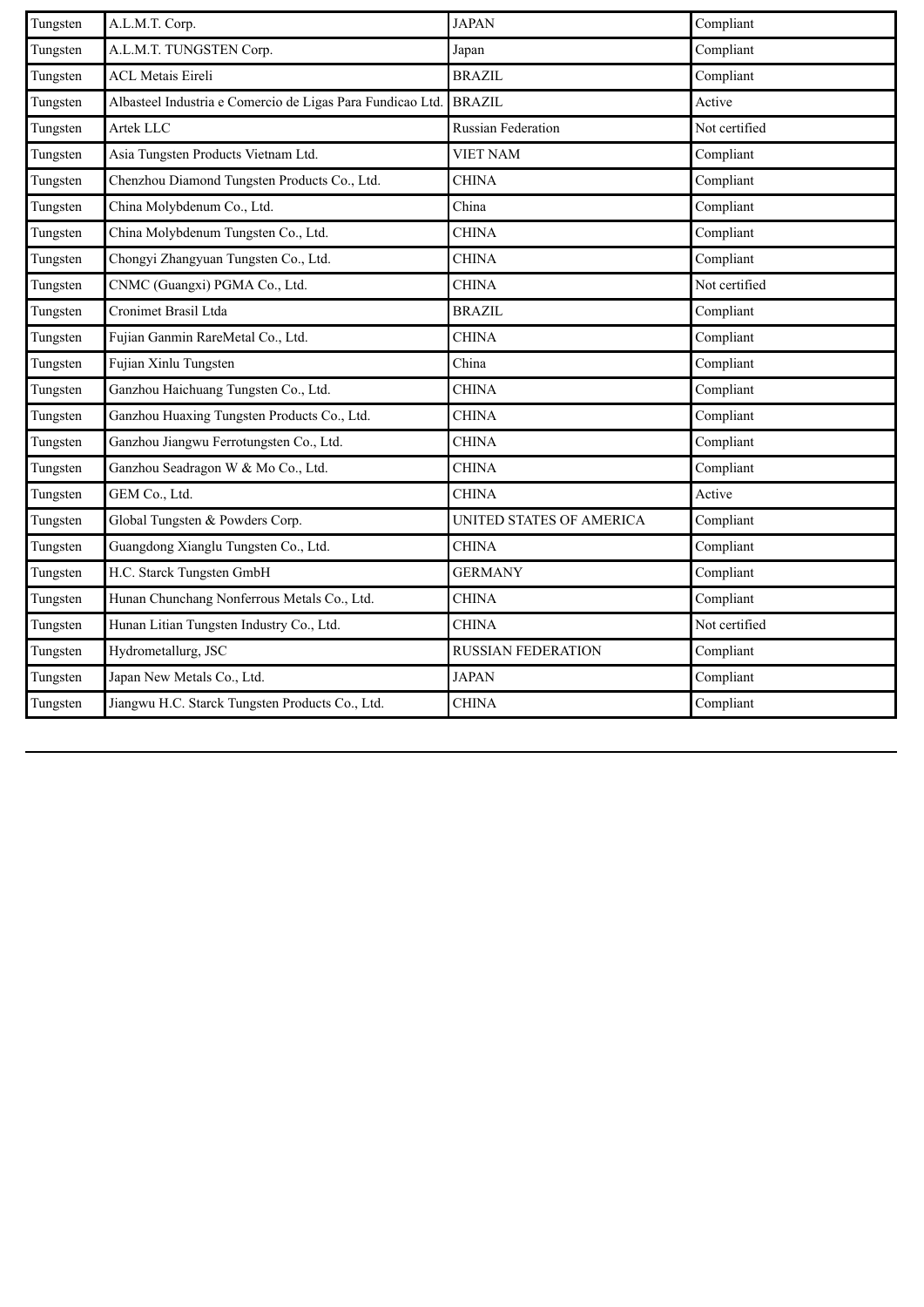| Tungsten | Jiangxi Gan Bei Tungsten Co., Ltd.                            | <b>CHINA</b>              | Compliant     |
|----------|---------------------------------------------------------------|---------------------------|---------------|
| Tungsten | Jiangxi Minmetals Gao'an Non-ferrous Metals Co., Ltd.         | <b>CHINA</b>              | Not certified |
| Tungsten | Jiangxi Tonggu Non-ferrous Metallurgical & Chemical Co., Ltd. | <b>CHINA</b>              | Compliant     |
| Tungsten | Jiangxi Xinsheng Tungsten Industry Co., Ltd.                  | <b>CHINA</b>              | Compliant     |
| Tungsten | Jiangxi Yaosheng Tungsten Co., Ltd.                           | <b>CHINA</b>              | Compliant     |
| Tungsten | Jingmen Dewei GEM Tungsten Resources Recycling Co., Ltd.      | China                     | Active        |
| Tungsten | JSC "Kirovgrad Hard Alloys Plant"                             | <b>RUSSIAN FEDERATION</b> | Compliant     |
| Tungsten | Kennametal Fallon                                             | UNITED STATES OF AMERICA  | Compliant     |
| Tungsten | Kennametal Huntsville                                         | UNITED STATES OF AMERICA  | Compliant     |
| Tungsten | KGETS Co., Ltd.                                               | KOREA, REPUBLIC OF        | Compliant     |
| Tungsten | Lianyou Metals Co., Ltd.                                      | TAIWAN, PROVINCE OF CHINA | Compliant     |
| Tungsten | <b>LLC</b> Vostok                                             | <b>Russian Federation</b> | Active        |
| Tungsten | Malipo Haiyu Tungsten Co., Ltd.                               | <b>CHINA</b>              | Compliant     |
| Tungsten | Masan High-Tech Materials                                     | <b>VIET NAM</b>           | Compliant     |
| Tungsten | Masan Tungsten Chemical LLC (MTC)                             | Viet Nam                  | Compliant     |
| Tungsten | Moliren Ltd.                                                  | <b>RUSSIAN FEDERATION</b> | Compliant     |
| Tungsten | Niagara Refining LLC                                          | UNITED STATES OF AMERICA  | Compliant     |
| Tungsten | NPP Tyazhmetprom LLC                                          | <b>RUSSIAN FEDERATION</b> | Active        |
| Tungsten | OOO "Technolom" 1                                             | Russian Federation        | Active        |
| Tungsten | OOO "Technolom" 2                                             | Russian Federation        | Active        |
| Tungsten | Philippine Chuangxin Industrial Co., Inc.                     | <b>PHILIPPINES</b>        | Compliant     |
| Tungsten | Unecha Refractory metals plant                                | <b>RUSSIAN FEDERATION</b> | Compliant     |
| Tungsten | Wolfram Bergbau und Hutten AG                                 | <b>AUSTRIA</b>            | Compliant     |
| Tungsten | Woltech Korea Co., Ltd.                                       | KOREA, REPUBLIC OF        | Compliant     |
| Tungsten | Xiamen Tungsten (H.C.) Co., Ltd.                              | <b>CHINA</b>              | Compliant     |
| Tungsten | Xiamen Tungsten Co., Ltd.                                     | <b>CHINA</b>              | Compliant     |
| Tungsten | Xinfeng Huarui Tungsten & Molybdenum New Material Co., Ltd.   | <b>CHINA</b>              | Compliant     |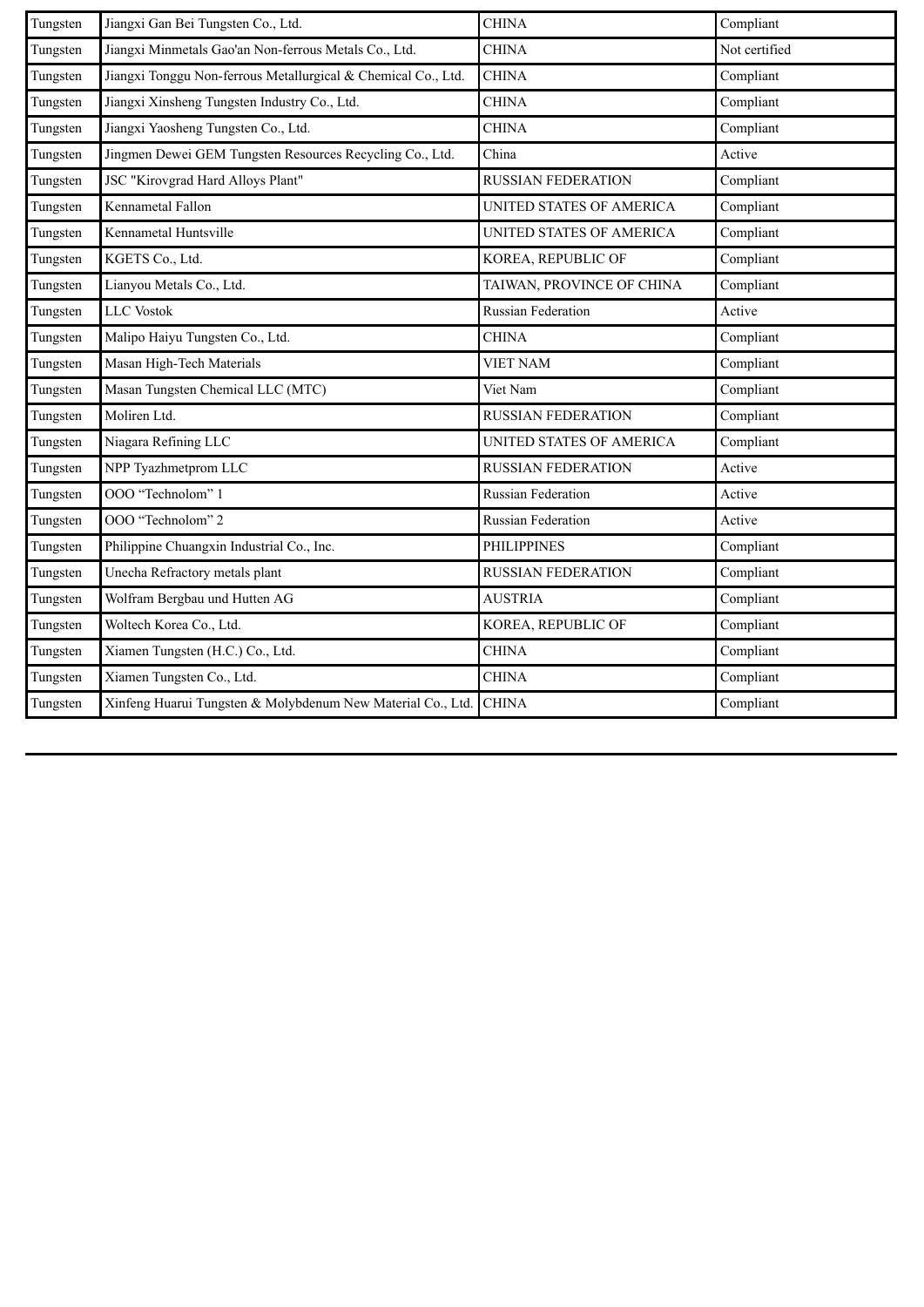## **Annex II**

## **List of Countries of Origin of Conflict Minerals\***

Based on our due diligence, the above smelters or refiners reported by our relevant suppliers may process Conflict Minerals from one or more of the following reported countries of origin:\*

| Conflict<br>Mineral | <b>Country of Origin May Include the Following</b> |
|---------------------|----------------------------------------------------|
| Gold                | <b>ANDORRA</b>                                     |
|                     | <b>AUSTRALIA</b>                                   |
|                     | <b>AUSTRIA</b>                                     |
|                     | <b>BELGIUM</b>                                     |
|                     | <b>BRAZIL</b>                                      |
|                     | <b>CANADA</b>                                      |
|                     | <b>CHILE</b>                                       |
|                     | <b>CHINA</b>                                       |
|                     | <b>COLOMBIA</b>                                    |
|                     | <b>CZECHIA</b>                                     |
|                     | <b>FRANCE</b>                                      |
|                     | <b>GERMANY</b>                                     |
|                     | <b>GHANA</b>                                       |
|                     | <b>INDIA</b>                                       |
|                     | <b>INDONESIA</b>                                   |
|                     | <b>ITALY</b>                                       |
|                     | <b>JAPAN</b>                                       |
|                     | <b>KAZAKHSTAN</b>                                  |
|                     | KOREA, REPUBLIC OF                                 |
|                     | <b>KYRGYZSTAN</b>                                  |
|                     | <b>LITHUANIA</b>                                   |
|                     | <b>MALAYSIA</b>                                    |
|                     | <b>MAURITANIA</b>                                  |
|                     | <b>MEXICO</b>                                      |
|                     | <b>NETHERLANDS</b>                                 |
|                     | <b>NEW ZEALAND</b>                                 |
|                     | Norway                                             |
|                     | <b>PHILIPPINES</b>                                 |
|                     | <b>POLAND</b>                                      |
|                     | <b>RUSSIAN FEDERATION</b>                          |
|                     | <b>SAUDI ARABIA</b>                                |
|                     | <b>SINGAPORE</b>                                   |
|                     | <b>SOUTH AFRICA</b>                                |
|                     | <b>SPAIN</b>                                       |
|                     | <b>SUDAN</b>                                       |
|                     | <b>SWEDEN</b>                                      |
|                     | <b>SWITZERLAND</b>                                 |
|                     | <b>TAIWAN</b>                                      |
|                     | TAIWAN, PROVINCE OF CHINA                          |
|                     | <b>THAILAND</b>                                    |
|                     | <b>TURKEY</b>                                      |
|                     | <b>UGANDA</b>                                      |
|                     | UNITED ARAB EMIRATES                               |
|                     | <b>United States</b>                               |
|                     | UNITED STATES OF AMERICA                           |
|                     |                                                    |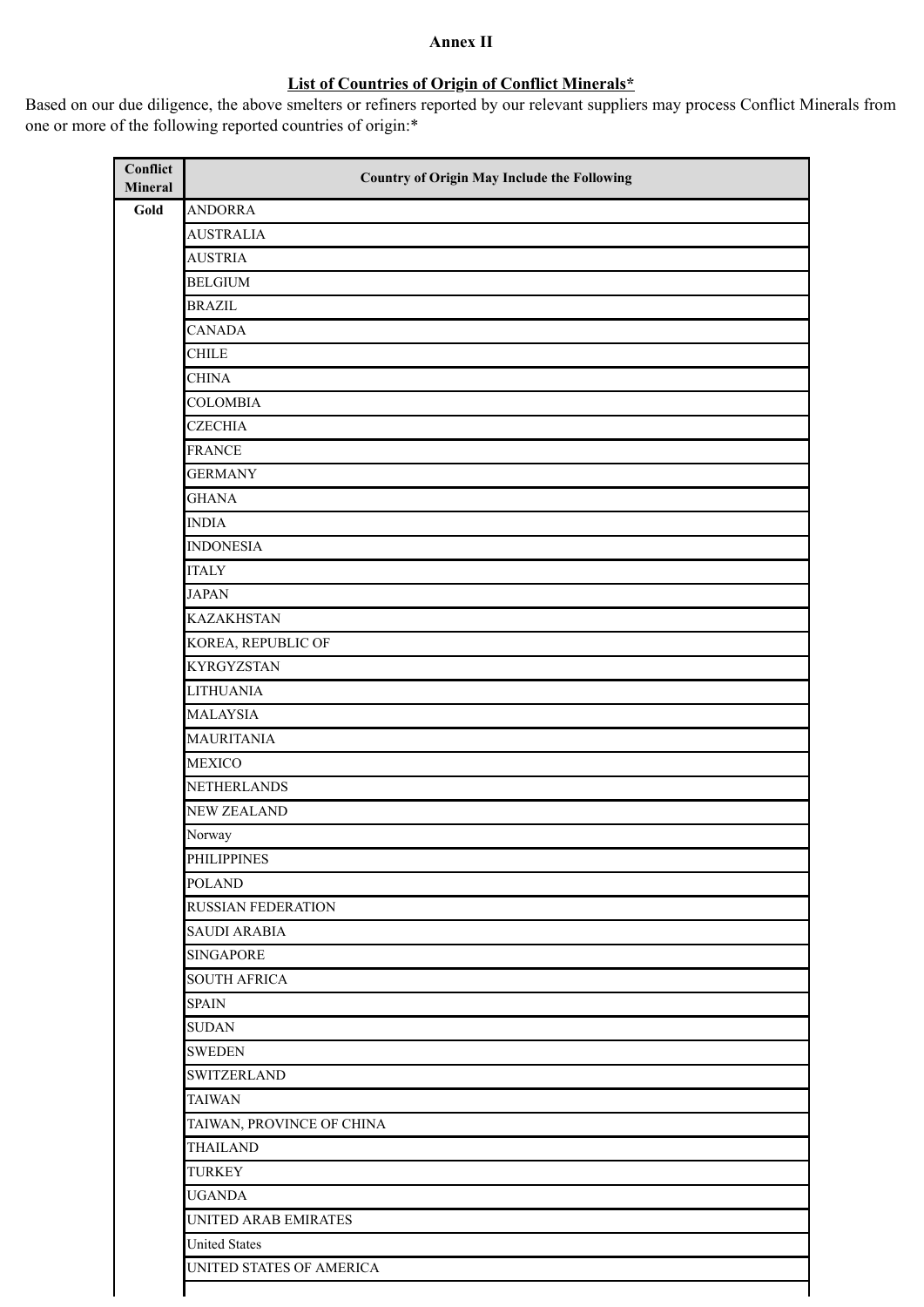| <b>UZBEKISTAN</b> |  |
|-------------------|--|
| <b>ZIMBABWE</b>   |  |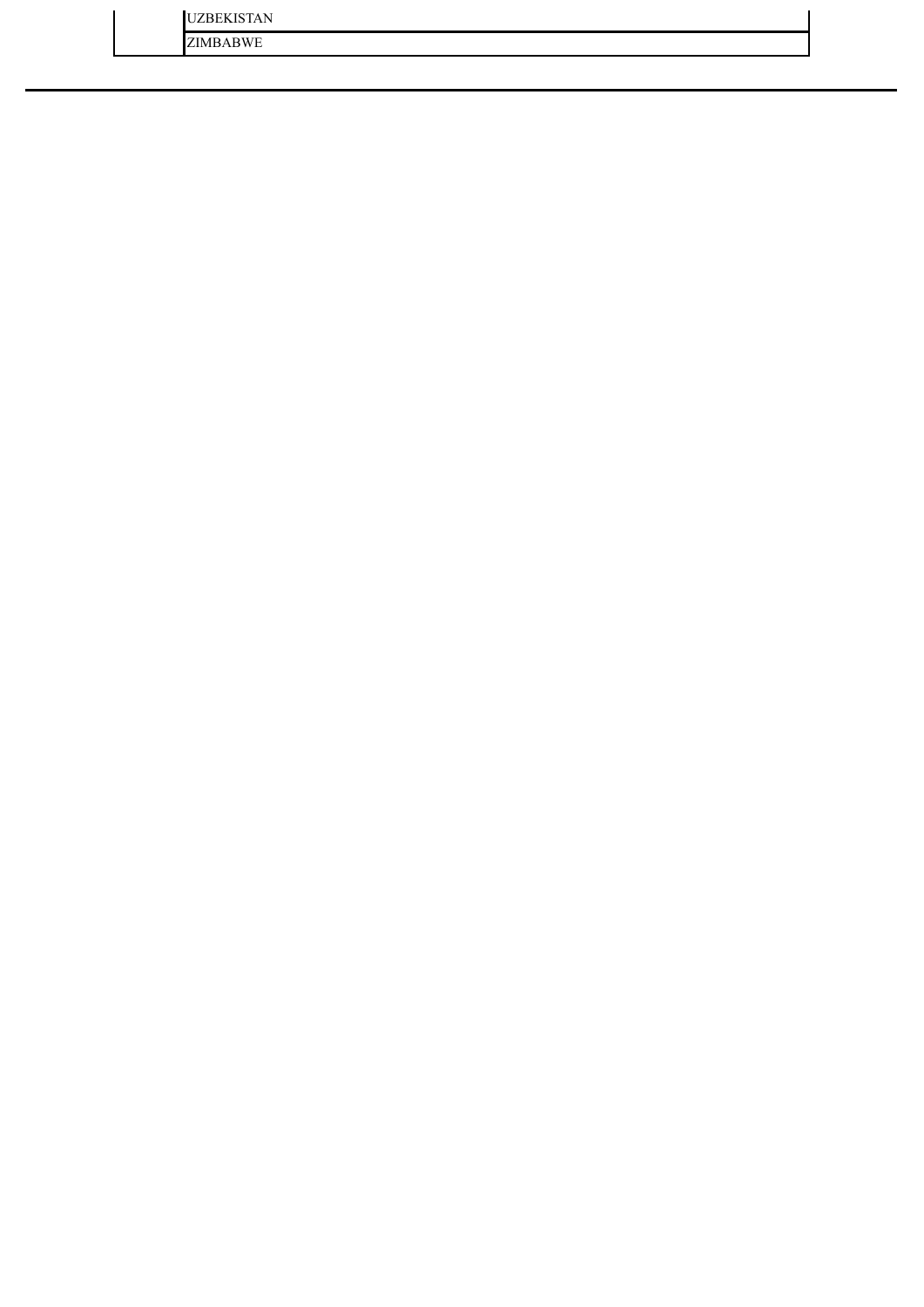|          | <b>BRAZIL</b>                    |
|----------|----------------------------------|
|          | <b>CHINA</b>                     |
|          | <b>ESTONIA</b>                   |
|          | <b>GERMANY</b>                   |
|          | <b>INDIA</b>                     |
| Tantalum | <b>JAPAN</b>                     |
|          | <b>KAZAKHSTAN</b>                |
|          | <b>MEXICO</b>                    |
|          | NORTH MACEDONIA, REPUBLIC OF     |
|          | <b>RUSSIAN FEDERATION</b>        |
|          | <b>THAILAND</b>                  |
|          | UNITED STATES OF AMERICA         |
|          | <b>BELGIUM</b>                   |
|          | <b>BOLIVIA</b>                   |
|          | BOLIVIA (PLURINATIONAL STATE OF) |
|          | <b>BRAZIL</b>                    |
|          | <b>CHINA</b>                     |
|          | <b>INDIA</b>                     |
|          | <b>INDONESIA</b>                 |
|          | <b>MALAYSIA</b>                  |
|          | <b>MYANMAR</b>                   |
| Tin      | <b>PERU</b>                      |
|          | <b>PHILIPPINES</b>               |
|          | <b>POLAND</b>                    |
|          | <b>RUSSIAN FEDERATION</b>        |
|          | <b>RWANDA</b>                    |
|          | <b>SPAIN</b>                     |
|          | TAIWAN, PROVINCE OF CHINA        |
|          | <b>THAILAND</b>                  |
|          | <b>UNITED STATES</b>             |
|          | UNITED STATES OF AMERICA         |
|          | <b>VIET NAM</b>                  |